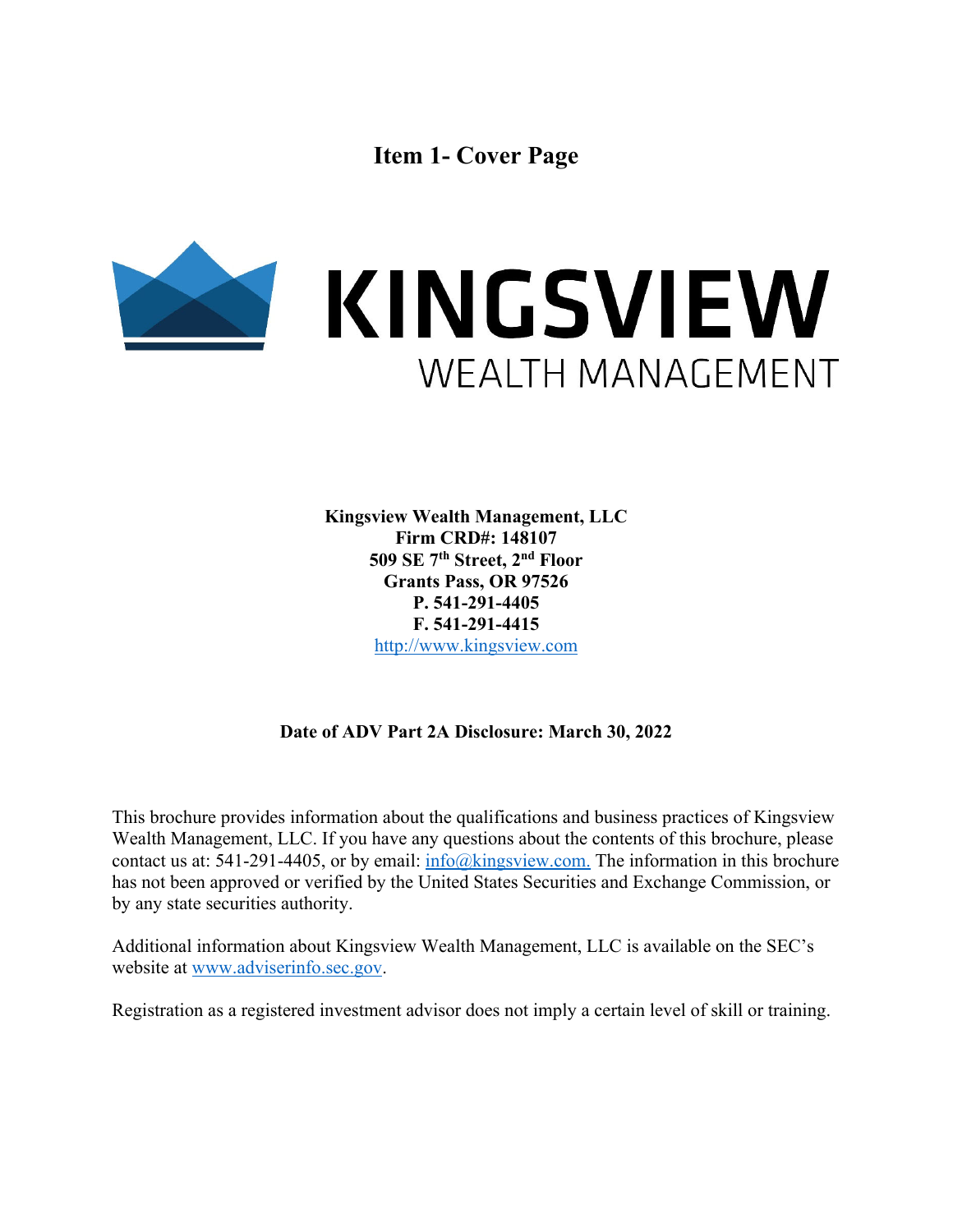## **Item 2 - Material Changes**

l

#### **Material Changes since the Last Update**

This Brochure has been updated to reflect certain changes to Kingsview Wealth Management, LLC since its last brochure update on December 30, 2021. Kingsview Wealth Management, LLC updated its unearned fee return policy and other minor out-of-date information, which were updated throughout the document in an effort to present information clearly and concisely.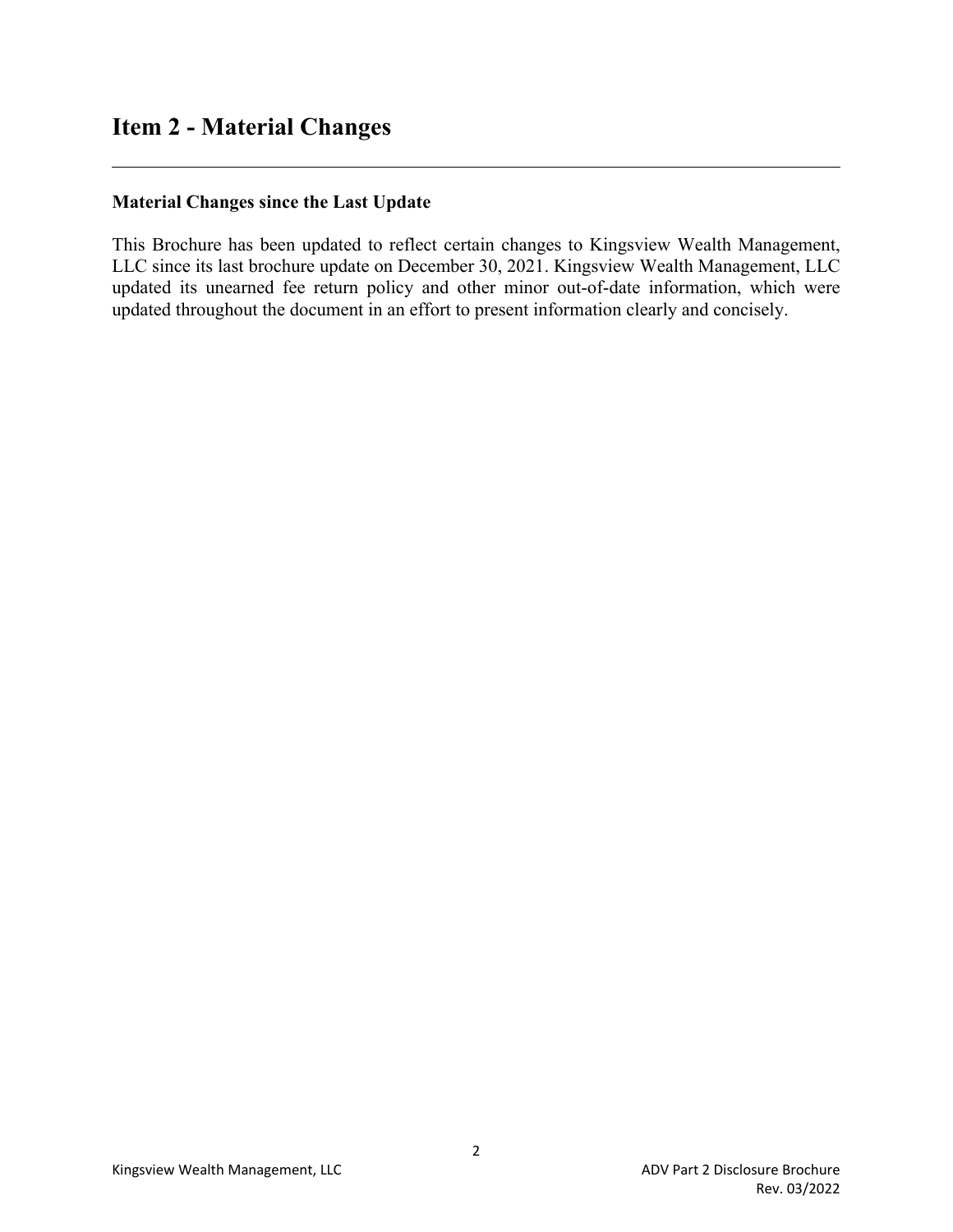# **Item 3 -Table of Contents**

l

| Item 1 - Cover Page                                                               |  |
|-----------------------------------------------------------------------------------|--|
|                                                                                   |  |
| Item 3 - Table of Contents                                                        |  |
|                                                                                   |  |
| Item 5 - Fees and Compensation<br><u>Letter</u> 2020                              |  |
|                                                                                   |  |
| Item 7 - Types of Clients                                                         |  |
| Item 8 - Methods of Analysis, Investment Strategies and Risk of Loss_             |  |
| Item 9 - Disciplinary Information                                                 |  |
| Item 10 - Other Financial Industry Activities and Affiliations                    |  |
|                                                                                   |  |
|                                                                                   |  |
|                                                                                   |  |
| Item 14 - Client Referrals and Other Compensation                                 |  |
|                                                                                   |  |
|                                                                                   |  |
| Item 17 - Voting Client Securities                                                |  |
|                                                                                   |  |
| Appendix 1 - Privacy of Client Financial Information_____________________________ |  |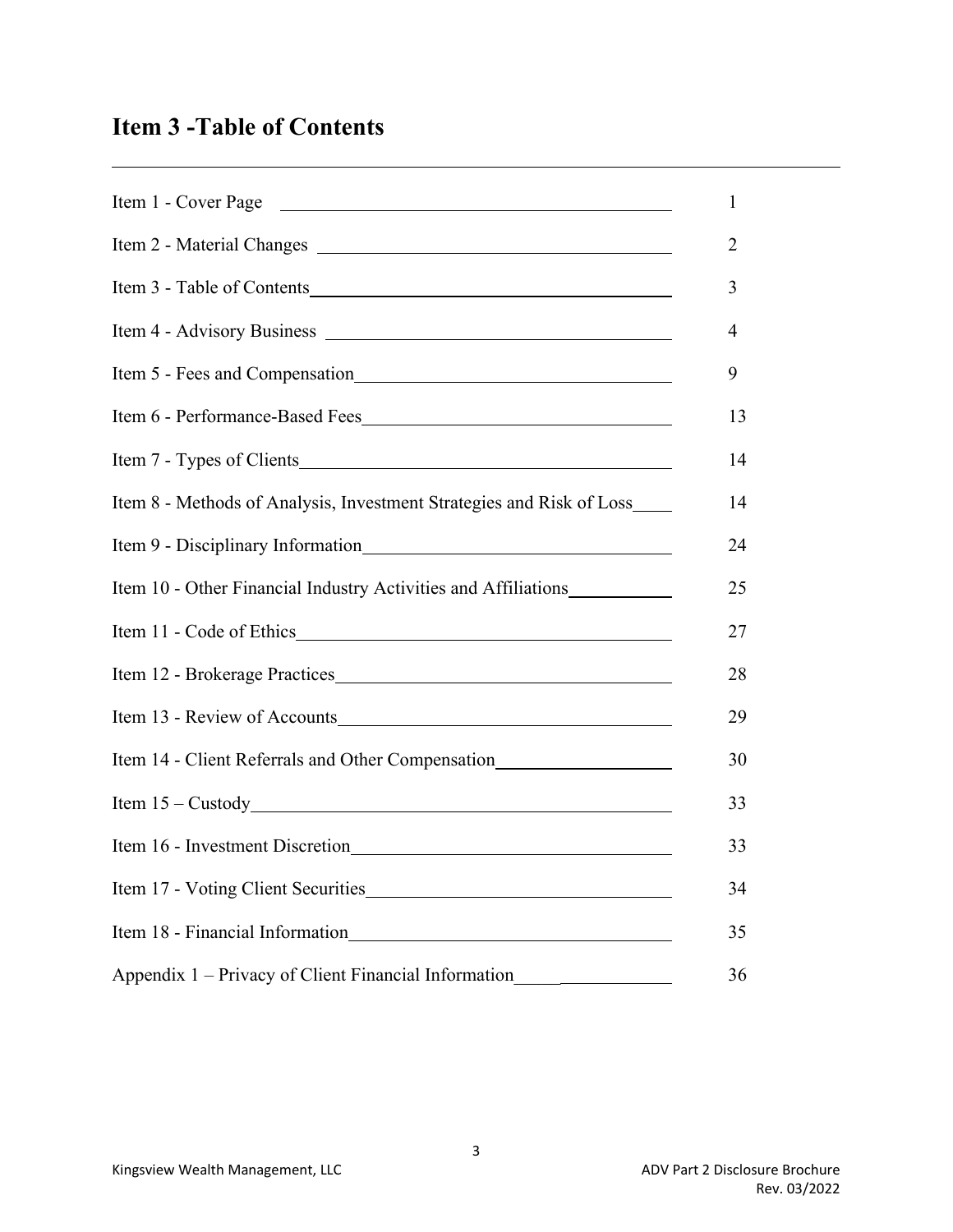#### **Firm Description**

Kingsview Wealth Management, LLC, ("KWM") is a registered investment advisor with the Securities and Exchange Commission ("SEC"). Registration as a registered investment advisor does not imply a certain level of skill or training. The firm was founded in 2008 and conducts business in the state of Oregon and other states, where the firm is currently notice filed.

#### **Advisory Services Offered**

KWM provides advice by consultation with the client and may include: determination of financial objectives, identification of financial problems, cash flow management, tax planning, insurance review, investment management, education funding, retirement planning, and estate planning.

KWM is a financial planning and investment management firm. The firm does not sell annuities, insurance, stocks, bonds, mutual funds, limited partnerships, or other securities.

Investment advice is an integral part of financial planning. In addition, KWM advises clients regarding cash flow, college planning, retirement planning, tax planning and estate planning. Investment advice is provided, with the KWM Investment Advisor Representative ("IAR") making the final decision on investment selection. KWM does not act as a custodian of client assets. KWM places trades for clients under a limited power of attorney arrangement.

An investment questionnaire is completed or the client is interviewed in order to evaluate each client's initial situation. Periodic reviews are also communicated to provide reminders of the specific courses of action that need to be taken. More frequent reviews can occur as needed.

KWM will work with client's outside advisors (e.g., attorneys, accounts, insurance agents) as need or requested.

The initial meeting with an IAR which may be by telephone, is free of charge and is considered an exploratory interview to determine the extent to which financial planning and investment management may be beneficial to the client.

### **Principal Owners**

Direct Owner – Kingsview Partners Indirect Owner – 2017 Lewis Family Trust

### **Types of Advisory Services**

KWM provides investment supervisory services, also known as asset management services, and furnishes investment advice through consultations by its IARs.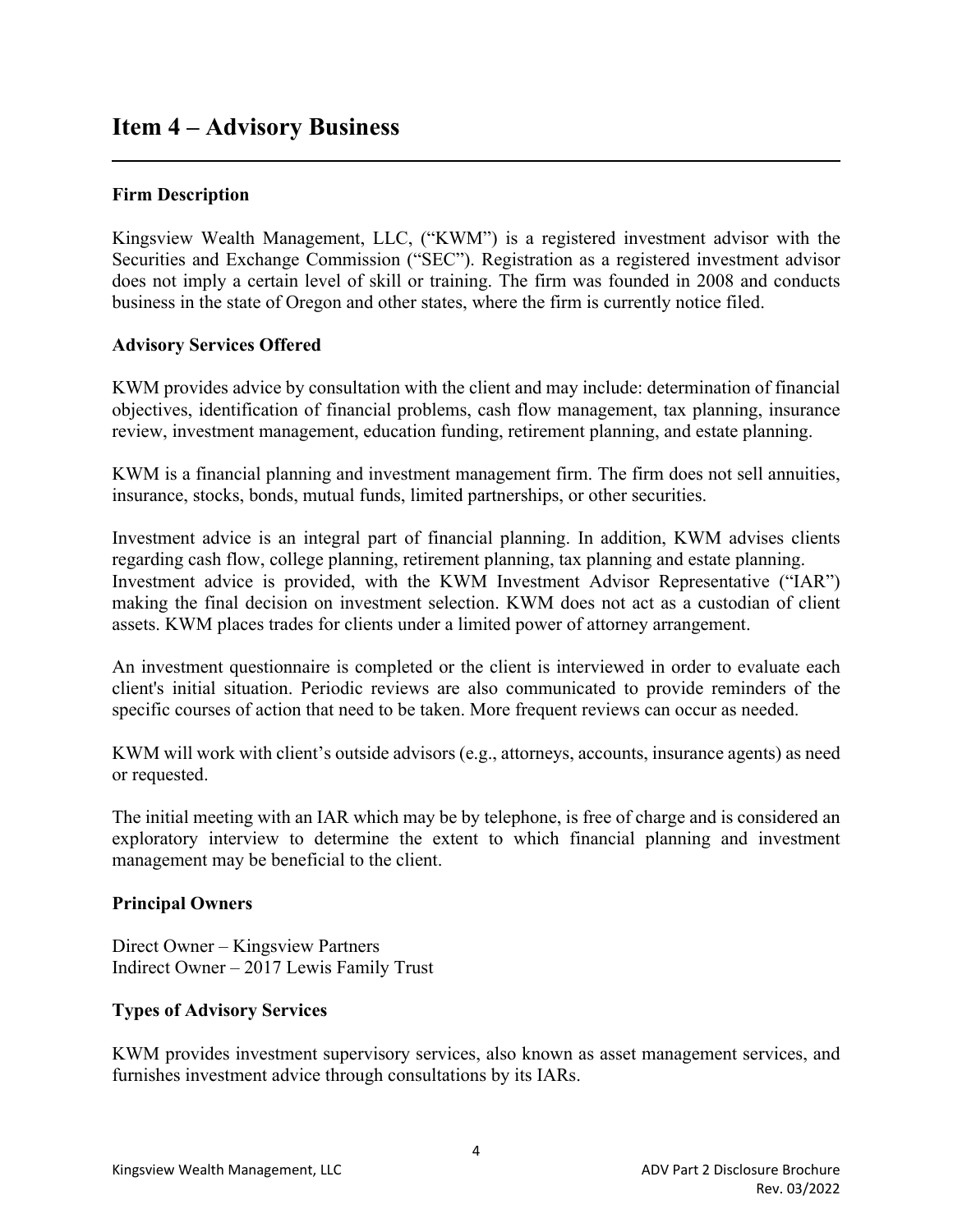On more than an occasional basis, KWM furnishes advice to clients on matters not involving securities, such as financial planning matters. In addition, KWM will discuss topics with clients related to taxation issues, and trust services that often include estate planning.

KWM offers custom investment portfolio construction tailored to each client's individual needs. KWM uses Mutual Funds, Equities, Fixed Income, Exchange Traded Funds (ETFs), Real Estate, Hedge Funds, Private Equity Funds, Venture Capital Funds, Private Placements, Commodities, Options, Non-US Securities, Index Funds, Derivatives, Inverse and Leveraged ETFs, Publicly Traded Master Limited Partnerships, Futures Contracts, Exchange Traded Notes, Closed-End Funds, Unit Investment Trusts, Non-Traded Real Estate Investment Trusts, and Multi-Strategy Funds to accomplish the client's objective. KWM may recommend investments, such as, Private Placements to Accredited Investors.

## **Portfolio Managed by IAR**

Portfolio Managed by IAR is a discretionary account that is managed at the discretion of an IAR who is either an independent contractor or employee of KWM. The investment management style can range from aggressive to conservative. At the discretion of the IAR, trades may be made in traditional equities (stocks), fixed income instruments (bonds), equity and/or index options, mutual funds, unit investment trusts, futures, options on futures, or any other investment the IAR deems appropriate. Some investments utilized may include the use of margin or leverage. A KWM IAR may also use Kingsview Investment Management portfolios for an additional fee.

## **Kingsview Investment Management (KIM)**

KWM has an internal portfolio management group known as Kingsview Investment Management ("KIM"). KIM asset management services are offered to KWM clients through KWM IARs. KIM asset management services are also offered to non-KWM clients and unaffiliated advisors through model leases, solicitor agreements, sub-advisory agreements and model trading agreements. KWM clients utilizing asset management services provided by KIM will incur charges in addition to the KWM advisory fee.

This is a conflict of interest. Lower fees for comparable services may be available from other sources. You are not obligated to participate in KIM portfolios. Your KWM IAR will always act in your best interest.

## **Registered Investment Companies**

KWM offers certain strategies via registered investment companies.

KWM serves as the investment adviser to the Monarch ETFs, which are investment companies registered under the Investment Company Act of 1940, as amended (the "Investment Company Act"). KWM manages the assets of the Monarch ETFs in accordance with the investment objectives, policies and restrictions as set forth in each respective prospectus.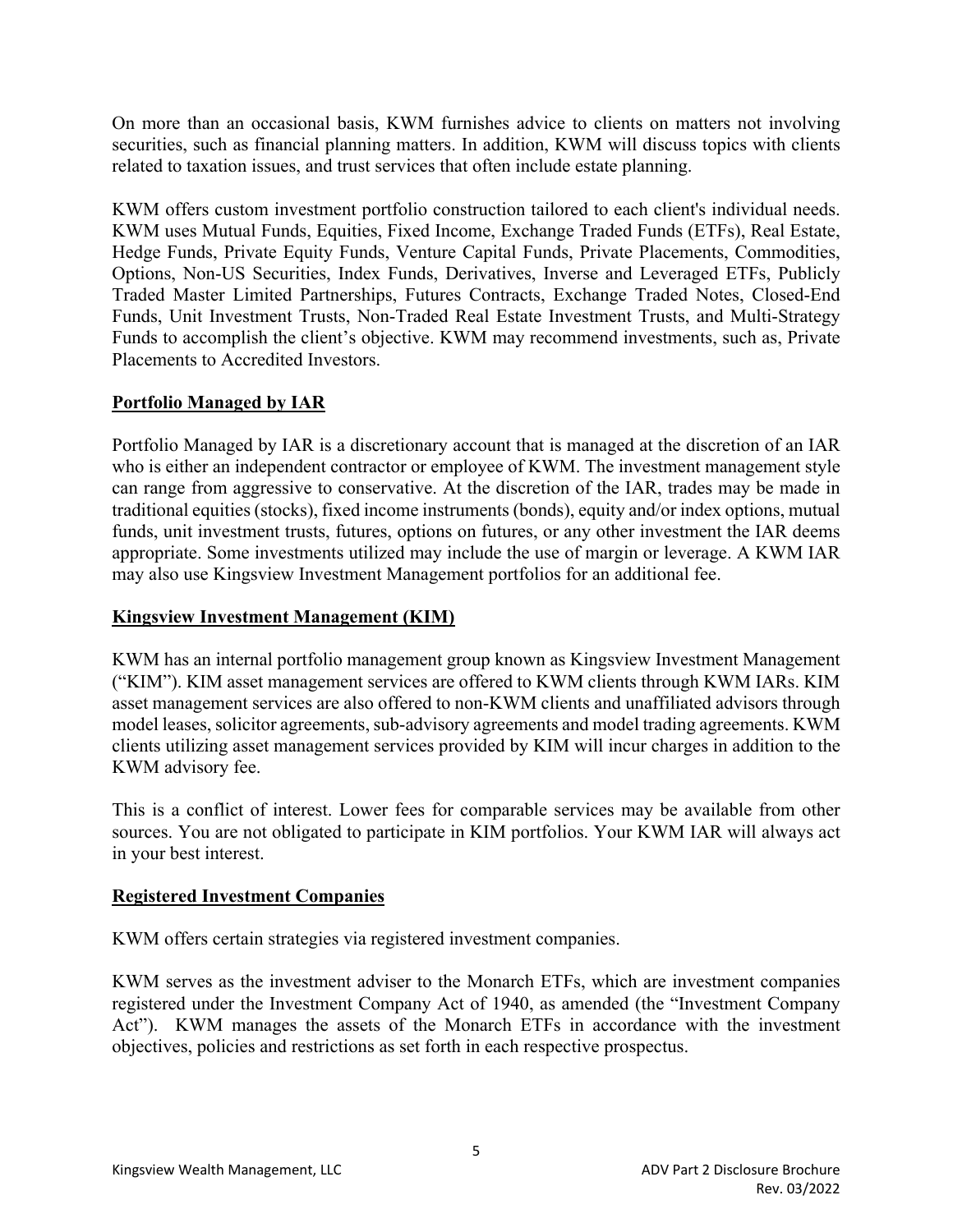This is a conflict of interest. Lower fees for comparable services may be available from other sources. You are not obligated to invest in the Monarch ETFs. Your KWM IAR will always act in your best interest.

#### **Sub-Advisers**

For the Monarch ETFs, KWM employs a Sub-Adviser. KWM delegates certain of the operational responsibilities for the Monarch ETFs to the Sub-Adviser. KWM selects, monitors and oversees the performance of each Sub-Adviser.

#### **Investments Strategies and Trades Initiated by Clients**

This service is meant to be only a part of the client's overall investment strategy and is considered an alternative, non-correlated asset class. Clients will do their own research and present their trading ideas and investment strategies to the IAR. The IAR will help the client determine if the trades or trading strategies are going to help the client reach their investment objectives.

The client may want to trade complex investment products and/or strategies. The IAR will provide a detailed explanation of these products and/or strategies and explain how they are designed to work. The IAR may help the client execute the trades and provide ongoing monitoring of the client's investment portfolio.

#### **Selection of Other Advisors**

Commodity Trading Advisor Accounts and Third-Party Advisors – KWM has entered into agreements with third-parties offering managed account programs. Under these agreements, the third-parties have agreed to provide various types of money management programs and services to the clients of KWM.

*Commodity Trading Advisor Accounts -* IARs may recommend and assist clients with establishing futures accounts managed by a Commodities Trading Advisor ("CTA"). The IAR may also be registered to sell futures as an Associated Person of a Introducing Broker. If the IAR is also registered to sell futures, he or she may receive usual and customary compensation associated with the trading of futures.

*Third Party Advisors -* KWM enters into agreements with third-party advisors offering managed account programs. Under these agreements, the third-party advisors have agreed to provide various types of money management programs and services to the Clients of KWM. All managed account programs utilized by KWM selects will be licensed as investment advisors by their resident state or with the United States Securities and Exchange Commission.

KWM has entered into agreements with managed account programs for the provision of client services. KWM clients will enter into a direct contract with the managed account program. After gathering information about a client's financial situation and investment objectives, KWM may select a third-party advisor depending on the money management services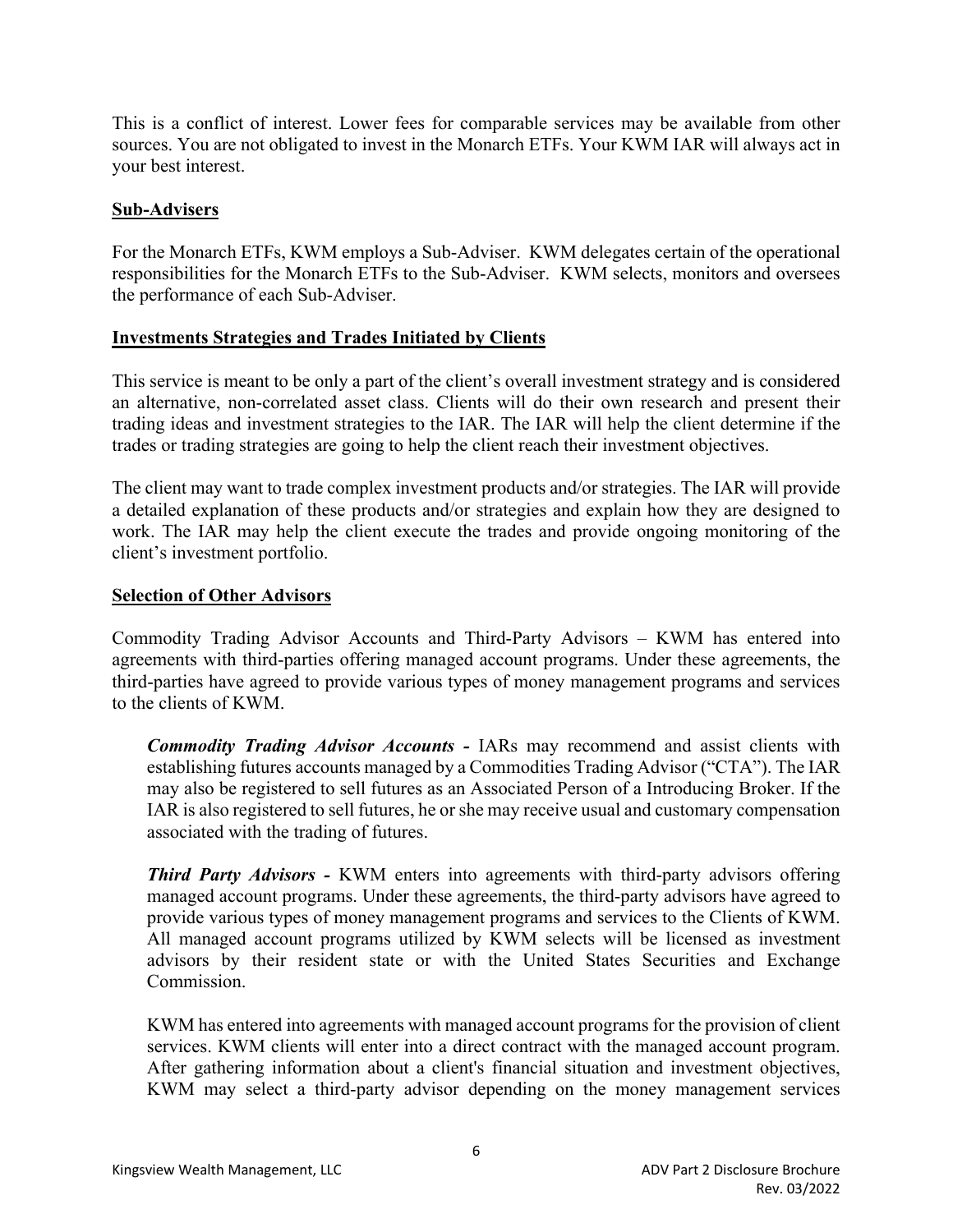required by the client. The compensation of both KWM and managed account program is fully disclosed to each client in the program.

KWM may or may not maintain the authority to hire and terminate the services of each managed account program employed by KWM.

Each program's fees are established and payable in accordance with the Form ADV Part 2 or other equivalent disclosure document of each managed account program selected by KWM. Fees for these programs may or may not be negotiable by KWM.

Prior to rendering investment management services, KWM will ascertain, in conjunction with the client, the client's financial situation, risk tolerance, and investment objective(s).

#### **Financial Planning**

A financial plan is created by a KWM IAR to help the client without ongoing investment management after the financial plan is completed.

The financial plan may include, but is not limited to: a net worth statement; a cash flow statement; a review of investment accounts, including reviewing asset allocation and providing repositioning recommendations; strategic tax planning; a review of retirement accounts and plans including recommendations; a review of insurance policies and recommendations for changes, if necessary; one or more retirement scenarios; estate planning review and recommendations; and education planning with funding recommendations.

Detailed investment advice and specific recommendations are provided as part of a financial plan. Implementation of the recommendations is at the discretion of the client. A conflict of interest exists because investment advice may involve investment advisory services for which KWM will charge an asset under management fee in addition to the financial planning fee. Additional conflicts of interest arise if the recommended plan involves the purchase of insurance products or investments into commodity futures. This is due to KWM's affiliations with properly licensed entities, that are entitled to receive compensation for such transactions. The client is under no obligation to follow the advisor's recommendation. The client is under no obligation to affect the transactions with KWM.

#### **Ongoing Financial Consulting**

KWM IARs may offer clients an ongoing financial consulting relationship. Where the IAR provides ongoing advice and guidance with respect to the implementation of a client's overall financial plan. This service can include investment advice and financial planning.

### **ERISA 3(21)**

For employer sponsored retirement plans with participant-directed investments, KWM provides advisor series as an investment advisory services as defined under Section 3(21) of the Employee Retirement Income Security Act of 1974 ("ERISA").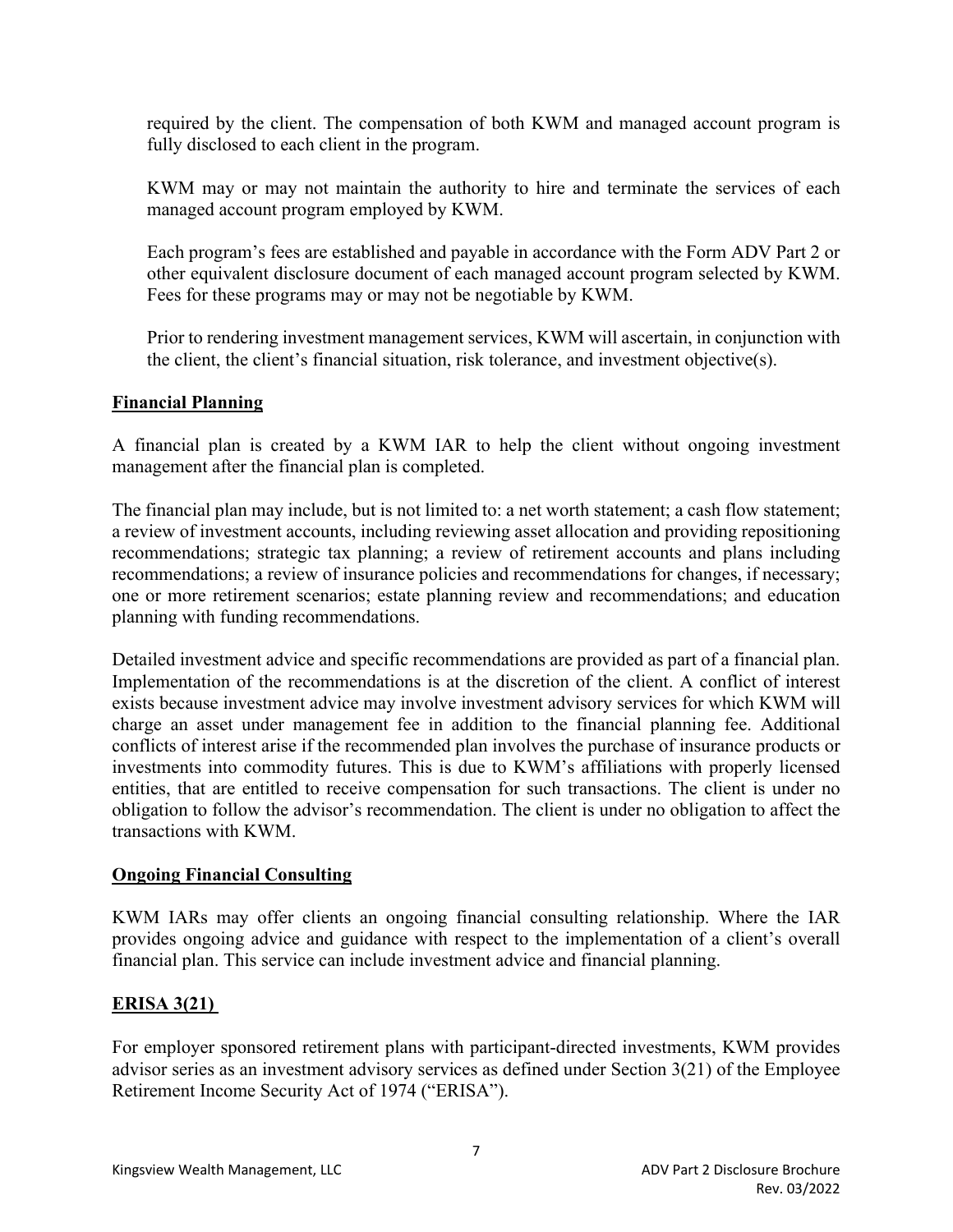When serving as an investment advisor in an ERISA 3(21) capacity, the plan sponsor retains decision making authority for the investments and may or may not accept recommendations offered by KWM. KWM can provide the following services to plan sponsors:

- Screen investments and make ongoing recommendations
- Monitor the investments and suggest replacement investment options when appropriate
- Provide investment monitoring reports
- Recommend non-discretionary model portfolios (asset allocation target date or risk based model portfolios)
- Act as service liaison between the plan and its service providers
- Conduct plan search or plan service vendor analysis
- Benchmark Plan fees compared to similar Plans in its peer group

Our goal in determining a plan's investment options is to provide a range of options across varying risk tolerances, time horizons and other investment criteria. Each plan's investment options may consist of mutual funds, model portfolios, or other similar investment funds. The investment funds from which KWM generally selects will be those that are available on the plan recordkeeper's investment platform.

We will perform on-going monitoring of the investment options within the plan. The ongoing monitoring of investments is a regular and disciplined process. Monitoring confirms that the criteria satisfied and that an investment option continues to be appropriate.

We may provide periodic educations support and investment workshops designed for the plan participants, if provide for in our Agreement with the Plan Sponsor. Topics to be discussed will be determined in conjunction with the Plan Sponsor and in accordance with guidelines establishes in ERISA 404(c). The education support or investment workshops will not provide plan participants with individualized, tailored investment advice or individualized, tailored asset allocation recommendations.

### **Wrap Fee Programs**

KWM provides investment strategies to accounts under wrap fee programs sponsored by other firms or "wrap sponsors". The wrap sponsors, who are not affiliated with KWM, recommend and assist clients in selecting an appropriate KIM strategy, taking into account their financial situation and investment objectives. KWM's rolse is to manage the client's account according to the strategy selected. In one type of wrap fee arrangement, the client will only sign an agreement with the wrap sponsor. For these clients, KWM receives a portion of the wrap fee for providing these strategies. In a dual contract arrangement, the client signs an agreement with both KWM and the wrap sponsor. For these clients, the specific manner in which fees are calculated and paid to KWM is established in a separate agreement between KWM and the wrap sponsor. For some wrap sponsors, fees are calculated by KWM and an invoice is sent to the wrap sponsor. For other wrap sponsors, fees are calculated by the wrap sponsor and remitted to KWM.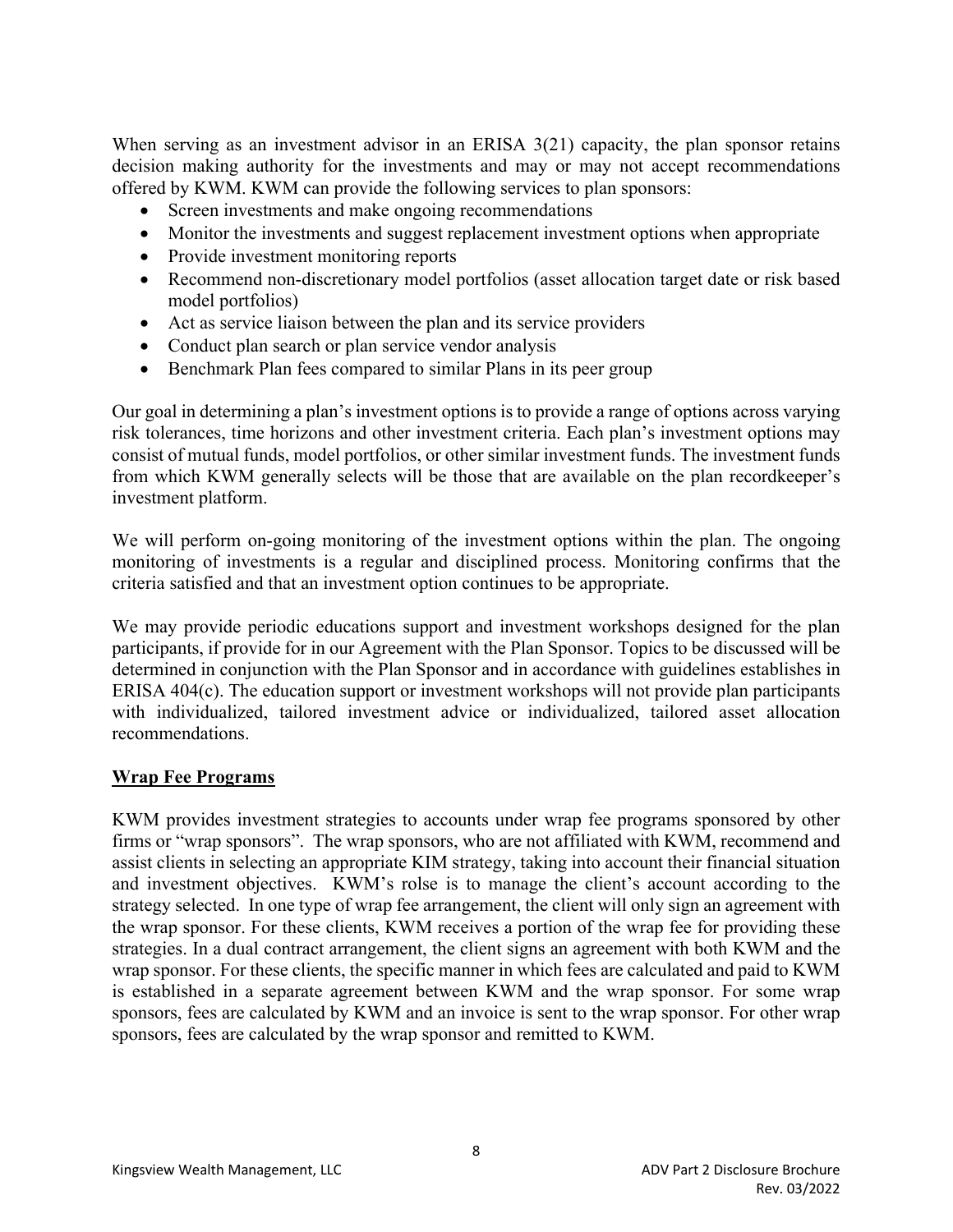#### **Model Portfolio Provider (also known as Unified Managed Account Programs)**

KWM provides certain KIM investment strategies via a model-based solution to other investment advisors. As the model portfolio provider, KWM designs, monitors and updates the portfolio. The investment advisors then implement the model portfolio for their clients and adjust the model portfolio as recommended by KWM. KWM does not have trading discretion for accounts in this structure.

#### **Other Services**

l

Certain KWM personnel are registered representatives of an unaffiliated broker-dealer, Foreside Fund Services, LLC ("Foreside") and will engage in wholesaling and client service activities on behalf of the Monarch ETFs. For their sales activities of securities, the registered representatives receive compensation related to the sale of the Monarch ETFs. Any securities related sales activities are conducted exclusively through Foreside.

#### **Assets Under Management**

As of December 31, 2021, KWM manages approximately \$3,479,623,895 on a discretionary basis and advises on an additional \$122,092,236.

## **Item 5 – Fees and Compensation**

KWM bases its fees on a percentage of assets under management and fixed fees.

The annual advisory fee for asset management services is negotiable. Because our fee is based on a number of factors, certain current client relationships pay fees lower than the fee schedule below.

Pre-paid financial planning fee refunds due clients who have terminated in writing the service before the end of the billing cycle will be issued a check within the first week of the next billing cycle.

#### **Management Fees:**

Our fees are billed in advance or arrears as negotiated, based on the value of the account or related accounts at the beginning of each billing period and are capped at 2.50% annually.

The initial fee is based on the month clients begin using KWM's services. Fees will be deducted every 3 months after the initial month so each client ends up on one of the following three billing cycles:

- **1.** Jan, Apr, Jul, Oct.
- **2.** Feb, May, Aug, Nov.
- **3.** Mar, Jun, Sep, Dec.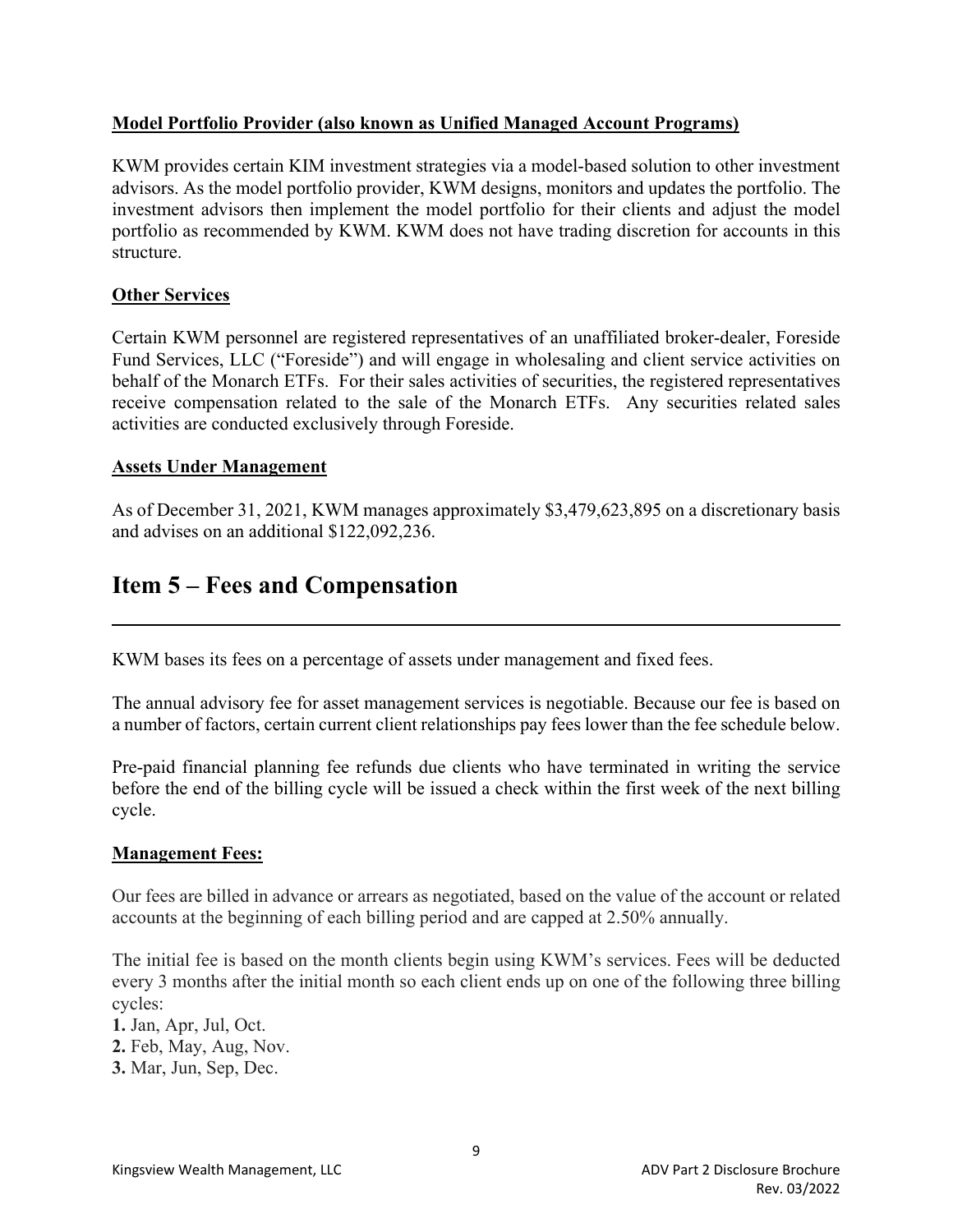The first quarter's fees are prorated based on the actual number of days services were provided during the initial month. The management fee is disclosed in the firm's Investment Advisory Agreement. Clients will acknowledge the fee to be charged by initialing under the section where it is disclosed. Management fees will be deducted directly from client accounts.

Any unearned advisory fees collected from clients who subsequently terminate their contract before the end of a billing cycle will be refunded. Lower fees for comparable services may be available from other sources.

#### **KWM's Standard Fee Schedule.**

First \$250,000 – 1.50% annual fee Next \$750,000 – 1.00% annual fee Any amount over \$1,000,000 – 0.75% annual fee

Fees for investment advisory services are negotiable and are set at the discretion of the KWM IAR providing services. This fee is exclusive of a KIM model fee, or any third-party money manager fee.

#### **Portfolios Managed by IAR**

No additional management fee is charged for Portfolios Managed by IAR.

#### **Portfolios Managed by KIM**

Management fees are capped at 2.10% annually, based on the value of the account or related accounts at the beginning of each quarter. The total fee is comprised of an advisory fee and a model fee. These fees are the combined fee for the IAR and KIM Portfolio manager's services and will not exceed the annual cap.

Each KIM managed portfolio strategy has its own model fee schedule.

### **KIM CORE and Small Account Model**

First \$250,000 – 0.25% annual fee Next \$750,000 – 0.20% annual fee Any amount over \$1,000,000 – 0.15% annual fee

#### **KIM Multi-Strategy**

0.00% annual fee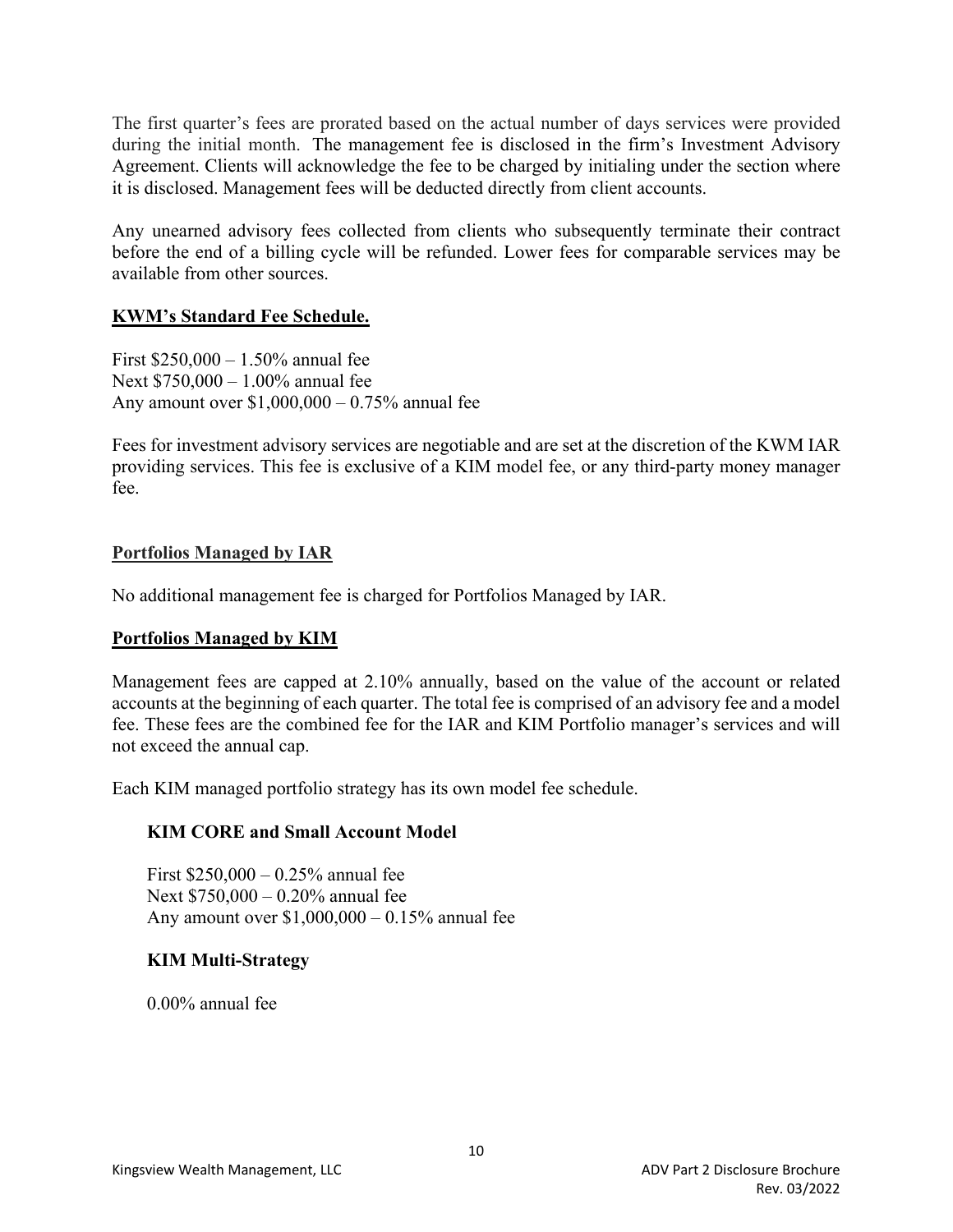### **KIM Volume Factor Global Unconstrained, KIM Tactical Core US, KIM Global Macro Trend, KIM Ambassador Income, KIM Blue Chips, KIM Blue Chips Elite, KIM ProCap, KIM Sector Alpha, KIM Opportunity Income and KIM Dividend Plus**

First \$250,000 – 0.60% annual fee Next \$750,000 – 0.50% annual fee Any amount over \$1,000,000 – 0.40% annual fee

### **KIM Asset Protection**

1.00% annual fee

### **Wrap Fee Programs**

For client accounts in wrap fee programs, KWM receives a management fee which generally follows the KIM fee schedule above and is dictated by an agreement between KWM and the wrap sponsor or KWM and the client. Refer to **Item 4. Advisory Business** for more information about different wrap sponsor arrangements.

Under a typical wrap fee program, clients are not charged a commission on trades executed through thewrap sponsor. Specific information on the fees payable under a wrap-fee program will be provided by the applicable wrap sponsor. For information on the asset-based fees charged by the wrap sponsor, clients should consult with the wrap sponsor or refer to the wrap sponsor's Wrap Fee Program Brochure (also known as ADV Part 2A Appendix 1).

### **Monarch ETFs**

The fees for the Monarch ETFs can be found in each ETF's prospectus. These documents are available online at www.monarchfunds.com.

#### **Model Portfolio Provider**

For model portfolio provider services, KWM receives a management fee which generally follows the Financial Intermediary fee schedule above.

#### **Investments Strategies and Trades Initiated by Clients**

0.50% annual fee

### **ERISA 3(21) Fees**

We charge an annual fee as negotiated with the client and disclosed in the ERISA 3(21) Advisory Agreement. The compensation method is explained and agreed upon in advance before any services are rendered. Fees if calculated on value of plan assets range from 0.10% to 1.00% annually, or a flat dollar fee may be negotiated.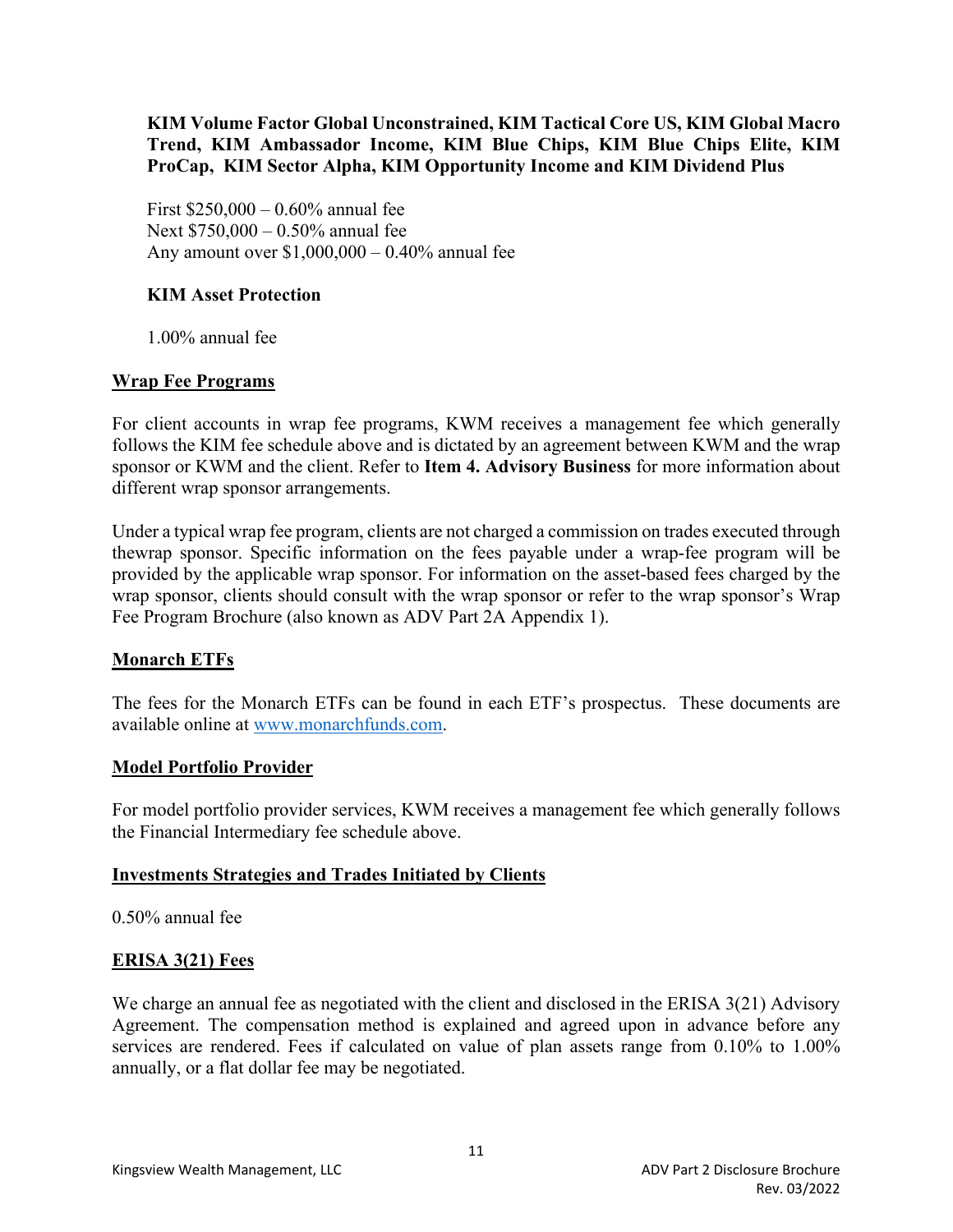### **Commodity Trading Advisor Accounts and Third Party Advisors.**

The client will pay only those fees disclosed in the third party entity's documents. No additional management fees will be charged by KWM.

In order for an IAR to be compensated for a Commodity Trading Advisor account, he must also be registered as an Associated Person with an Introducing Futures Broker. The IAR acting as an Associated Person will earn the commissions generated by the futures trading done by the Commodities Trading Advisor. The IAR/Associated Person does not influence the number of transactions made by the Commodity Trading Advisor. In addition, the Commodity Trading Advisor may share his management fees with the Associated Person. KWM will not be compensated in any manner by the Commodity Trading Advisor.

Third Party Advisors share a percentage of the fees they charge clients with KWM that are referred by Investment Advisory Representatives of KWM. The percentage of the fee received by KWM will be disclosed to the client in the form of a solicitor's agreement.

### **Financial Planning**

The fee range is \$0 to \$25,000 and is negotiable.

In the event that the client's situation is substantially different than disclosed at the initial meeting, a revised fee will be provided for mutual agreement. The client must approve the change of scope in advance of the additional work being performed when a fee increase is necessary.

Fees are usually deducted from a designated client account to facilitate billing. The client must consent in advance to direct debiting of their investment account. 50% of the estimated fee is due upon signing of agreement. Payment of the remaining balance is expected upon financial plan completion.

If KWM does not manage a client's assets,. 50% of the estimated fee is due upon signing of agreement. Payment of the remaining balance is expected upon financial plan completion.

### **Ongoing Investment Consulting**

The fee range is from \$500 to \$12,500 per quarter based on the value of the assets under advisement. Advisor will not exercise discretion over these accounts or enter any trades. The advisor will consult with the client in person, by phone and/or email on an ongoing basis. The fee is negotiable.

Fees are billed either quarterly or annually in advance. A fee schedule will be supplied to the client with the investment consulting contract. Fees will be refunded on a pro-rata basis upon written notice of termination.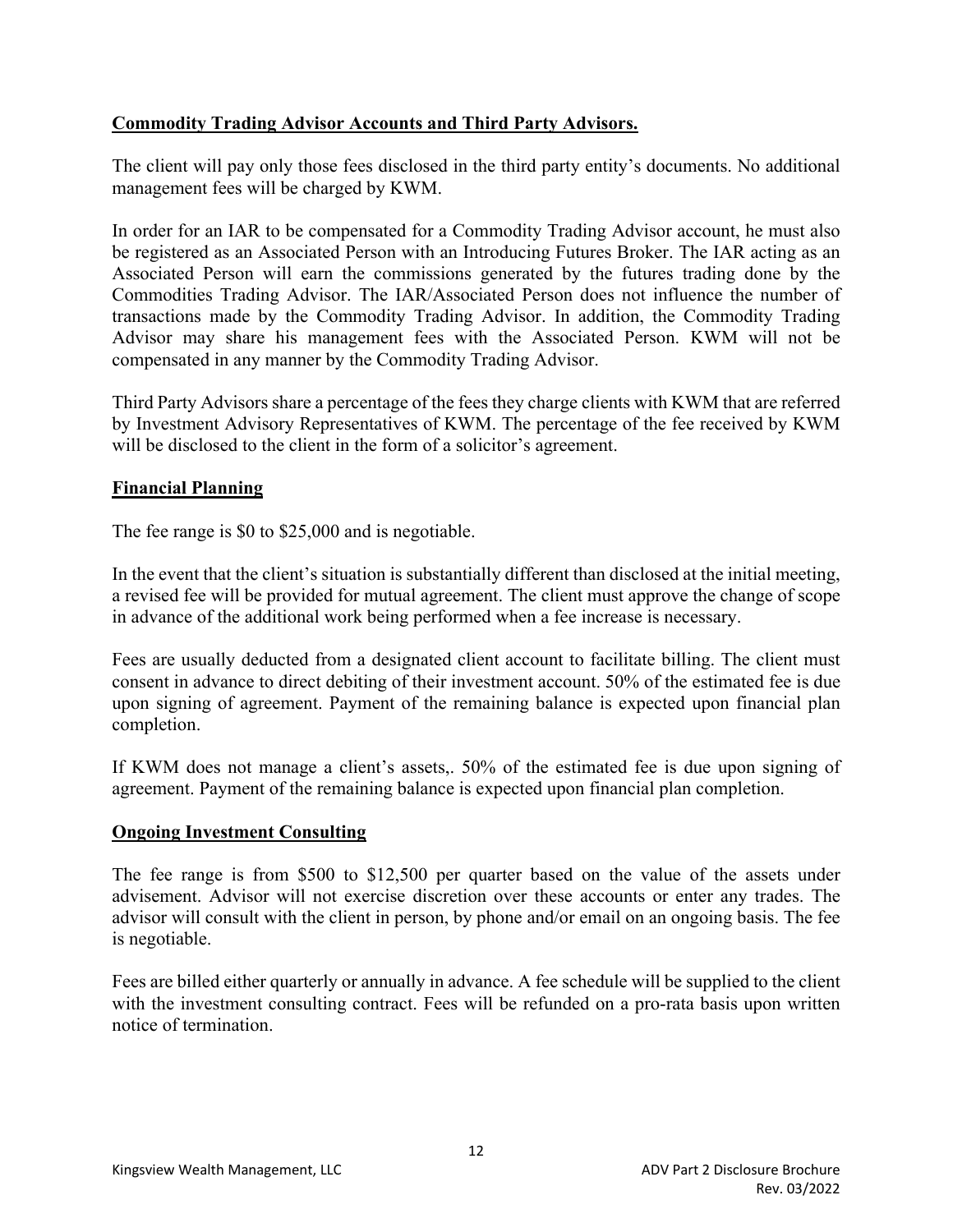#### **Other Fees**

#### **Ticket Charge**

Custodians may charge transaction fees on purchases or sales of certain exchange traded funds, listed securities, over-the-counter securities, mutual funds, or options on securities. These transaction charges are usually incidental to the purchase or sale of a security. The selection of the security is more important than the nominal fee that the custodian charges to buy or sell the security.

Additionally, other non-advisory fees may include but are not limited to exchange fees, custodial fees, brokerage commissions and SEC fees.

#### **Accounting Fee**

KWM requires all accounts under management to be included in our accounting and performance reconciliation system. Each account will be assessed a flat, per quarter charge of up to \$15.00. This fee will be billed simultaneously with quarterly advisory fees and included within the total fees debited from client's account.

#### **Expense Ratios**

Mutual funds and ETFs generally pay an investment management fee to the investments advisers directing the management of their portfolios. This fee, among other ongoing operating expenses, make up each fund's expense ratio. These costs are paid out of the assets of the mutual fund or ETF. This means that client pay two levels of advisory fees in connection with mutual funds and ETFs held in their portfolios - KWM's fee and the fund's.

Performance figures quoted by mutual fund and ETF companies in various publications are shown after their fees have been deducted.

#### **Past Due Accounts and Termination of Agreements**

KWM reserves the right to stop work on any account that is more than 45 days overdue. In addition, KWM reserves the right to terminate any financial planning engagement where a client has willfully concealed or has refused to provide pertinent information about financial situations when necessary and appropriate, in KWM's judgment, to providing proper financial advice.

#### **Outside Compensation for the Sale of Securities to Clients**

No KWM IAR receives outside compensation for the sale of securities to clients.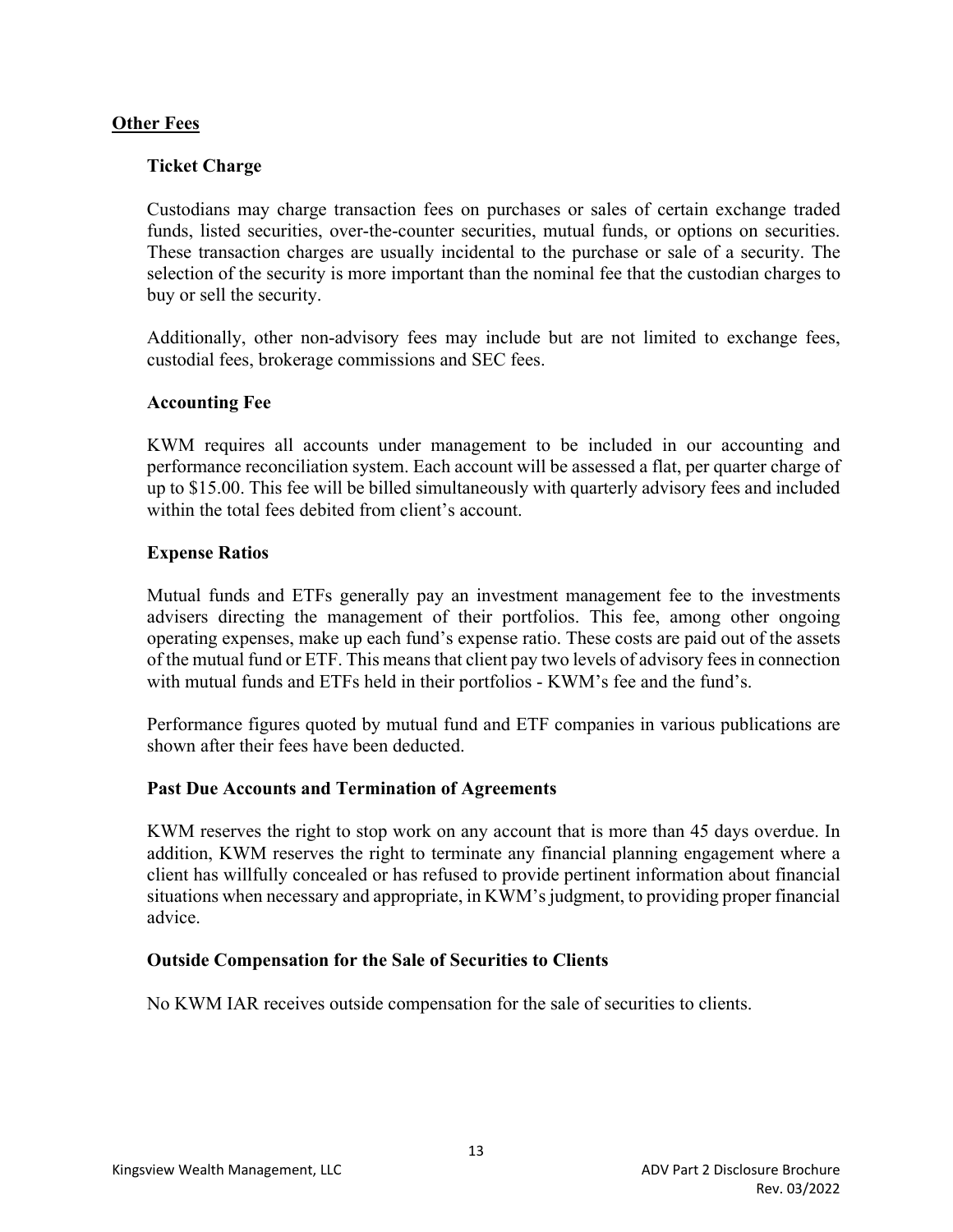## **Item 6 – Performance-Based Fees and Side-by-Side Management**

KWM's fees are not based on a share of the capital gains or capital appreciation of managed securities.

KWM does not use a performance-based fee structure because of the potential conflict of interest.

KWM simultaneously manages the portfolios of the Monarch ETFs and KIM SMAs according to the same or similar investment strategy (i.e., side-by-side management). The simultaneous management of these different investment products creates certain conflicts of interest, as the fees for the management of certain types of products are higher than others. Nevertheless, when managing the assets of such accounts, KWM seeks to treat all such accounts fairly and equitably over time.

Although KWM seeks to treat all portfolios within an investment strategy fairly and equitably over time, such portfolios will not necessarily be managed the same at all times. Specifically, there is no requirement that KWM use the same investment practices consistently across all portfolios. KWM will not necessarily purchase or sell the same securities at the same time or in the same proportionate amounts for all eligible portfolios, and a client's performance will not necessarily be reflective of the performance of a separate account managed using a similar strategy, due to a variety of factors including differences in cash flows and the timing of trading. As a result, although KWM manages multiple portfolios with similar or identical investment objectives, and manages accounts with different objectives that trade in the same securities, the portfolio decisions relating to these accounts, and the performance resulting from such decisions, will differ from portfolio to portfolio.

## **Item 7 – Types of Clients**

KWM generally provides personalized, confidential financial planning and investment management services to individuals, pension and profit-sharing plans, registered investment companies, endowments, trusts, and small businesses.

Client relationships vary in scope and length of service.

#### **Account Minimums**

l

The minimum account size is \$25,000 of assets under management. Minimum account sizes for the KIM SMAs vary between \$5,000 and \$500,000 by strategy.

KWM has the discretion to waive the account minimum. Accounts of less than \$25,000 may be set up when the client and the advisor anticipate the client will add funds to the accounts bringing the total to \$25,000 within a reasonable time. Other exceptions will apply to employees of KWM and their relatives, or relatives of existing clients at KWM's discretion.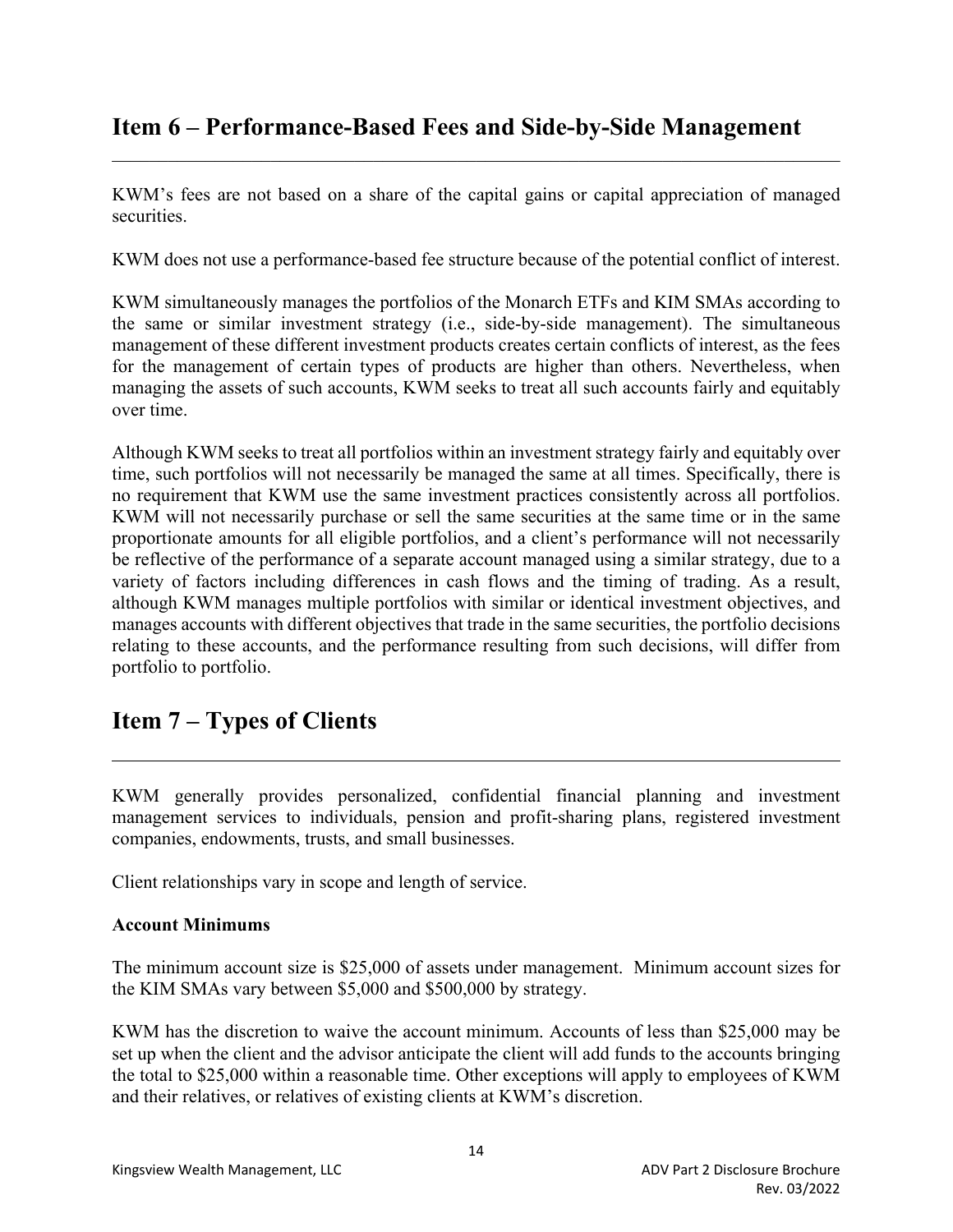## **Item 8 – Methods of Analysis, Investment Strategies and Risk of Loss**

### **Methods of Analysis**

l

The security analysis methods may include charting, fundamental analysis, technical analysis, and cyclical analysis. The main sources of information used to determine strategies, courses of action, allocations, include financial newspapers and magazines, inspections of corporate activities, research materials prepared by others, corporate rating services, timing services, annual reports, prospectuses, filings with the SEC, the internet and company press releases.

Investing in securities involves certain investment risks. Securities may fluctuate in value or lose value. Clients should be prepared to bear the potential risk of loss. KWM will assist clients in determining an appropriate strategy based on their tolerance for risk and other factors noted above. However, there is no guarantee that a client will meet their investment goals.

Each client engagement will entail a review of the client's investment goals, financial situation, time horizon, tolerance for risk and other factors to develop an appropriate strategy for managing a client's account. Client participation in this process, including full and accurate disclosure of requested information, is essential for the analysis of a client's account. The Advisor shall rely on the financial and other information provided by the client or their designees without the duty or obligation to validate the accuracy and completeness of the provided information. It is the responsibility of the client to inform the Advisor of any changes in financial condition, goals or other factors that may affect this analysis.

### **Investment Strategies**

### **Portfolio Managed by IAR**

Strategies may include long-term purchases, short-term purchases, trading, short sales, margin transactions, and option writing (including covered options, uncovered options or spreading strategies). The investment strategy is developed by the individual IAR, reviewed by KWM management before it is presented to the client.

KWM IARs generally employ investment strategies that involve domestic equity and international market risks.

Certain strategies pursued above may involve foreign risks, currency conversion risks, leverage and other risks. Clients should read all material and understand the risks prior to making an investment. Certain strategies may have significant embedded risks that may compound gains and losses. Please remember that different types of investments involve varying degrees of risk, including the possible loss of principal and that past performance may not be indicative of future results. Therefore, it should not be assumed that future performance of any specific investment or investment strategy (including the investments and/or investment strategies undertaken by KWM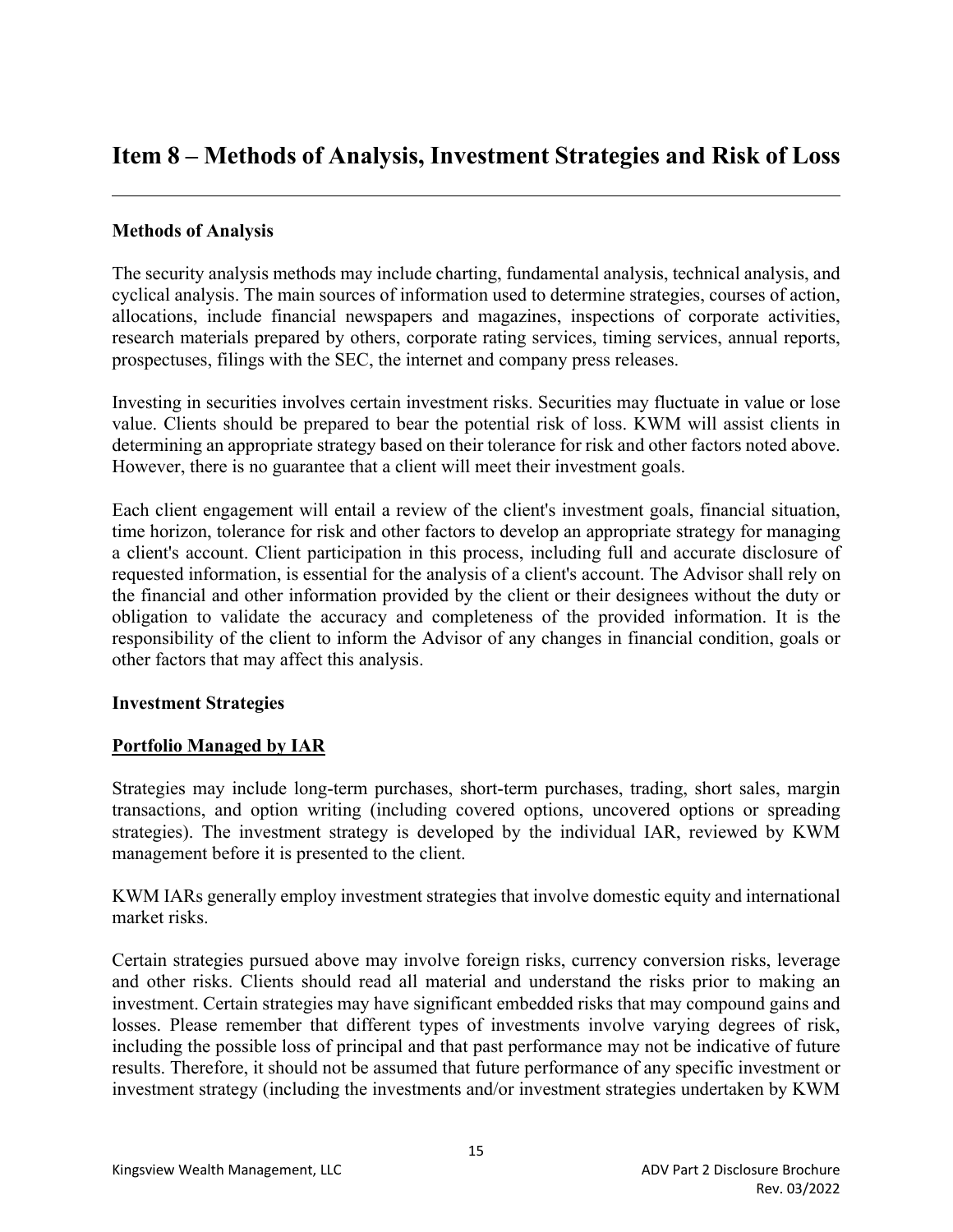IARs) will be profitable.

### **Kingsview Investment Management Models**

## **KIM Volume Factor Global Unconstrained (VFGU)**

KIM VFGU analyzes capital inflows (the volume factor) in an attempt to identify and invest in the areas or sectors of the market that appear strongest relative to the S&P 500 Index. The portfolio also utilizes a proprietary risk management overlay to measure the threat level of bear market cycles and accordingly reposition towards cash equivalents.

## **KIM Tactical Core US**

The underlying premise of the KIM Tactical Core US portfolio is that equity prices are driven by changes in investor risk premiums and that these premiums vary with the business cycle. By gauging a combination of momentum measures, economic data and yield curve dynamics, the portfolio seeks to assess changes in risk premiums in order to participate in equities during rallies and move defensively to bonds when weaker market conditions are anticipated.

## **KIM Small Account Models (SAM)**

KIM Small Account Models are a diversified strategic asset allocation that via tracking software are rebalanced quarterly to target allocations by the portfolio manager provided the trades make economic sense. This investment program's major risks of loss are market risk, inflation risk and interest rate risk. Considering the diversified nature of these investment portfolios, there is a lesser risk of loss due to currency fluctuations and business risks.

## **KIM CORE**

Once the KIM CORE portfolio is established, the positions are entered into the KWM proprietary tracking program. The tracking program automatically monitors each account's exchange traded funds positions in real time and alerts the investment manager when the current allocations have varied from the target allocations by a preset percentage. When this condition occurs, the investment manager generally makes adjusts by selling those securities that are overweighted and buys those that are underweighted. These adjustments may not be made if, at the discretion of the investment manager, the trades do not make economic sense due to small size of the trades. This investment program's major risks of loss are market risk, inflation risk and interest rate risk. Considering the diversified nature of these investment portfolios, there is a lesser risk of loss due to currency fluctuations and business risks.

### **KIM Global Macro Trend**

KIM Global Macro Trend's trend following software will adequately position the portfolio with futures and options positioning either long or short. The portfolio is a momentum-based trading strategy and while stop losses and other risk measurements are in place, the allocations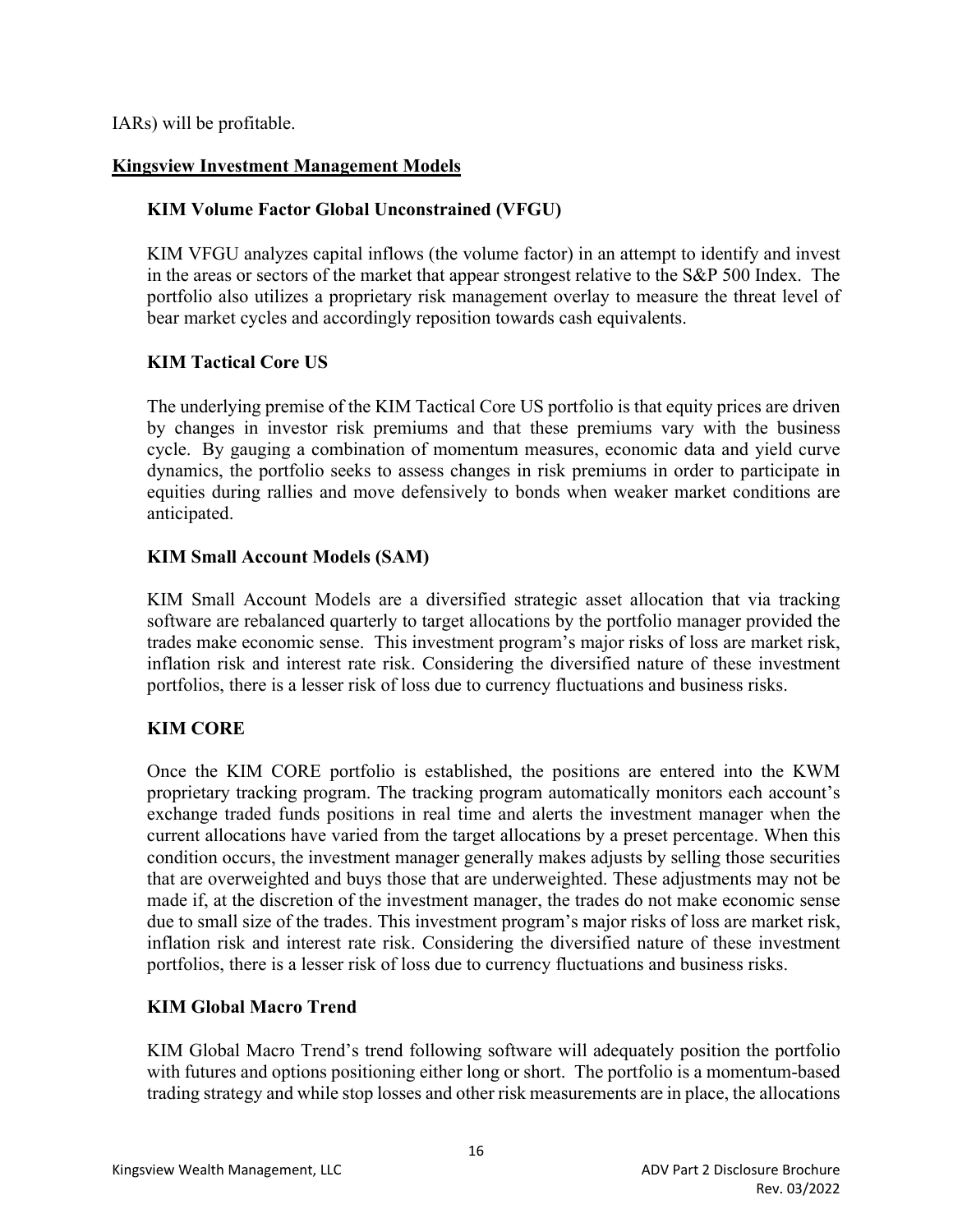could leave an investor inversely or "short" positioned against major market indices. This investment program's major risks of loss are market risk, inflation risk and interest rate risk.

## **KIM Multi Strategy Portfolio Series**

KIM Multi-Strat offers a range of diversified positioning through manager style diversification in strategic, active and tactical approaches. This investment program's major risks of loss are market risk, inflation risk and interest rate risk. Considering the diversified nature of these investment portfolios, there is a lesser risk of loss due to currency fluctuations and business risks.

### **KIM Ambassador Income**

KIM Ambassador Income is an alternative to traditional fixed income allocations where more in-depth analysis is performed on interest rate policy and shape and poise of the yield curve to find investments that may be more attractive than conventional bond indices. This investment program's major risk of loss is primarily due to interest rate risk but also is affected by market risk and inflation risk.

## **KIM Blue Chips**

KIM Blue Chips focuses on the goal of picking the best areas of the equity market and avoiding the worst ones via individual stock positions which track company fundamentals. When conditions change with respect to our holdings, new positions are initiated and trades are performed. This investment program's major risks of loss are market risk, inflation risk and interest rate risk.

### **KIM Blue Chips Elite**

KIM Blue Chips focuses on the goal of picking the best areas of the equity market and avoiding the worst ones via a group of concentrated stock positions which track company fundamentals. When conditions change with respect to our holdings, new positions are initiated and trades are performed. This investment program's major risks of loss are market risk, inflation risk and interest rate risk.

### **KIM Opportunity Income**

KIM Opportunity Income analyzes the spread between short- and long-term US treasury bonds in an attempt to optimize allocations to a variety of fixed income sectors. The portfolio seeks to provide yield and risk-adjusted returns that exceed that of the standard aggregate bond market. This investment program's major risk of loss is primarily due to fixed income risk and interest rate risk but also is affected by market risk and inflation risk.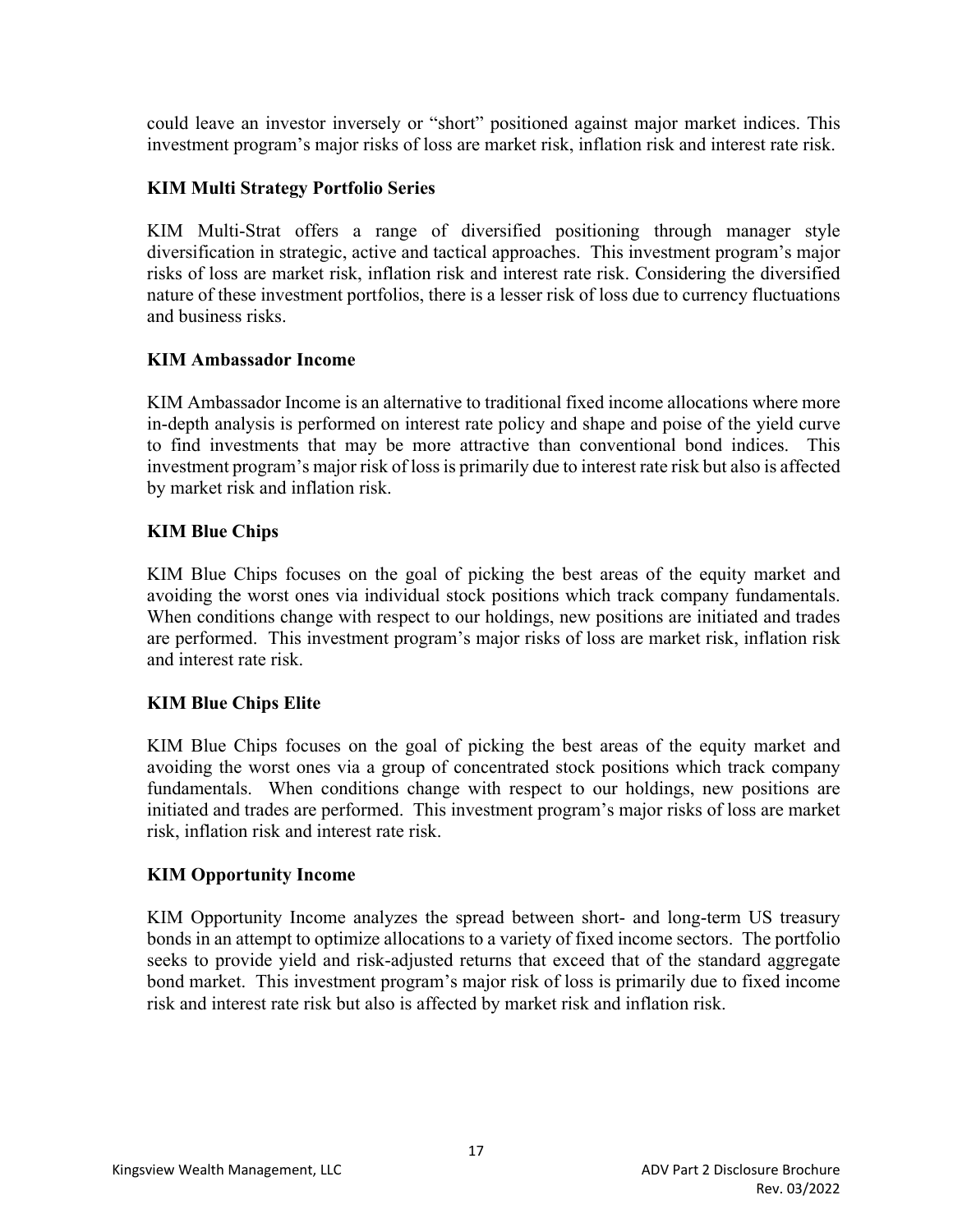### **KIM ProCap**

KIM ProCap uses exchange traded funds to express our opinion on the overall state of the economy through interruption of macroeconomic data points like employment and output. The portfolio seeks to provide opportunistic positioning in equity and other risk assets during economic and market expansions and cash and fixed income during contractions. This investment program's major risks of loss are market risk, inflation risk and interest rate risk. Considering the diversified nature of these investment portfolios, there is a lesser risk of loss due to currency fluctuations and business risks.

## **KIM Sector Alpha**

KIM Sector Alpha portfolio uses macroeconomic data points like employment and output trends from the 10 sectors of the S&P 500 (and their various subsectors) to determine the best areas for investment. The analysis is performed with the goal to pick the best overall sectors of the equity market and avoid the worst ones that are showing least amounts of growth and price appreciation. This investment program's major risks of loss are market risk, inflation risk and interest rate risk.

## **KIM Dividend Plus**

The Kingsview Dividend Plus portfolio focuses its selections on dividend paying stocks that historically increase their dividends while also providing above average growth to their annual cash flow. Relying on fundamental factors that are measured real-time, serve to guide the direction of investment. The analysis is performed on the Russell 1000 with the portfolio generally leading to investment in large cap "value" stocks.

### **Monarch ETFs**

KWM is the investment adviser to the Monarch ETFs. The objectives of the Monarch ETFs are substantially similar to those listed above for the corresponding SMA. For a complete list of strategy descriptions, investment objectives, risks, disclosures and fee information, please view the prospectuses available online at www.monarchfunds.com.

### **Investment Strategies and Trades Initiated by Clients:**

Strategies may include long-term purchases, short-term purchases, trading, short sales, margin transactions, futures, and option writing (including covered options, uncovered options or spreading strategies). The investment strategy is developed by the client, with ongoing management advice from the IAR.

The IAR will not offer investment advice on the merits of individual trades chosen by the client. The IAR will help the client understand how the strategy is designed to work; the risk and type of lost associated with each trade and will provide ongoing advice as to how these investments fit into the overall investment portfolio.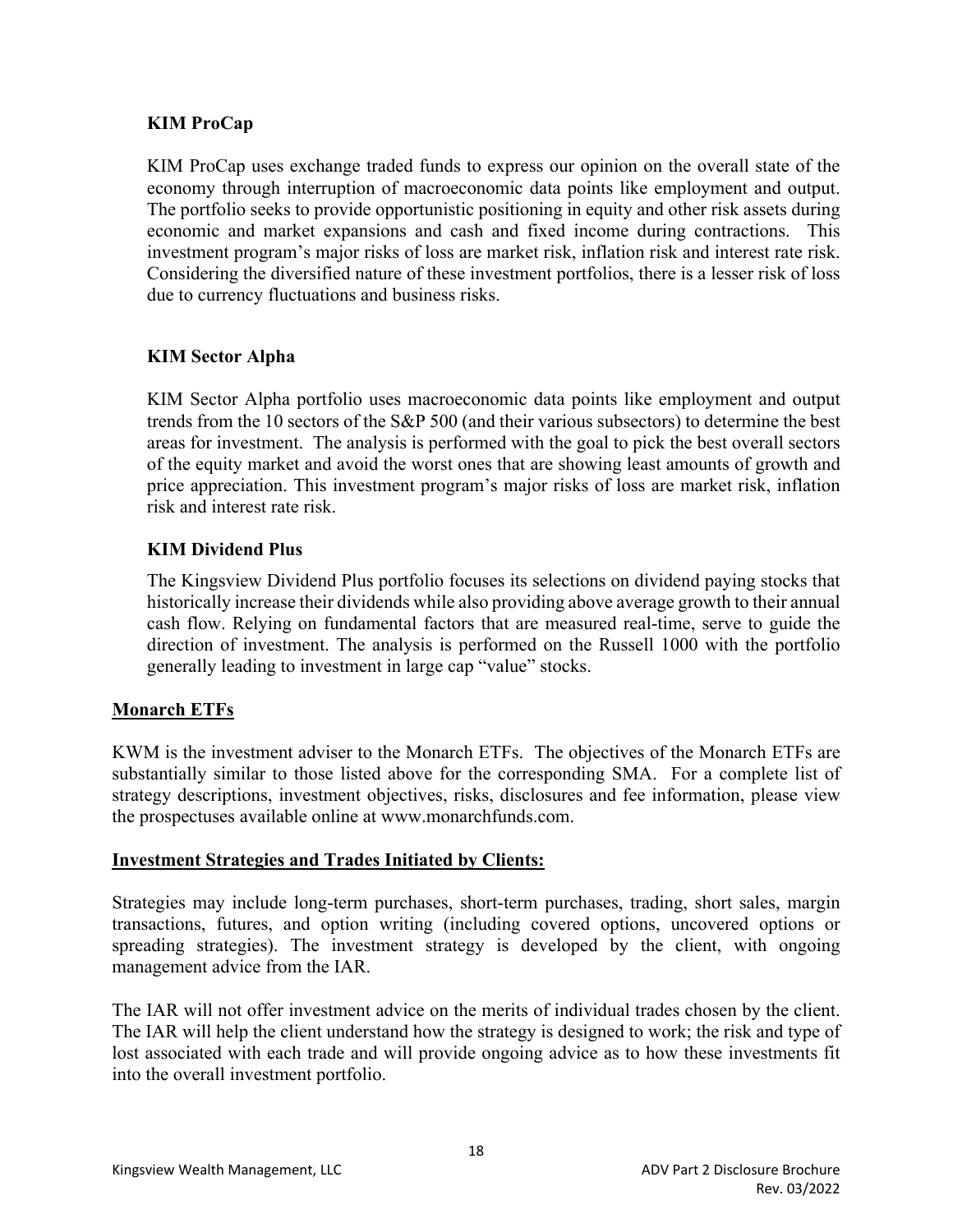### **Commodity Trading Advisor Accounts.**

The investment strategies employed by these investment entities will be explained to the client by the IAR and detailed in the disclosure documents provided by each individual advisor or fund.

These types of programs generally carry a HIGH DEGREE OF RISK and will be described in the disclosure documents supplied by each outside advisor. The IAR will discuss the risks involved in each program with the client before making a referral.

## **Risk of Loss**

All investment programs have certain risks that are borne by the investor. Our investment approach constantly keeps the risk of loss in mind. Investors face the following investment risks:

*Interest Rate Risk*: Fluctuations in interest rates may cause investment prices to fluctuate. For example, when interest rates rise, yields on existing bonds become less attractive, causing their market values to decline.

*Market Risk:* The price of a security, bond, or mutual fund may drop in reaction to tangible and intangible events and conditions. This type of risk is caused by external factors independent of a security's particular underlying circumstances. For example, political, economic and social conditions may trigger market events.

*Inflation Risk:* When any type of inflation is present, a dollar today will not buy as much as a dollar next year, because purchasing power is eroding at the rate of inflation.

*Currency Risk:* Overseas investments are subject to fluctuations in the value of the dollar against the currency of the investment's originating country. This is also referred to as exchange rate risk.

*Reinvestment Risk:* This is the risk that future proceeds from investments may have to be reinvested at a potentially lower rate of return (i.e. interest rate). This primarily relates to fixed income securities.

*Business Risk:* These risks are associated with a particular industry or a particular company within an industry. For example, oil-drilling companies depend on finding oil and then refining it, a lengthy process, before they can generate a profit. They carry a higher risk of profitability than an electric company, which generates its income from a steady stream of customers who buy electricity, no matter the economic environment.

*Liquidity Risk:* Liquidity is the ability to readily convert an investment into cash. Generally, assets are more liquid if many traders are interested in a standardized product. For example, Treasury Bills are highly liquid, while real estate properties are not.

*Financial Risk:* Excessive borrowing to finance a business' operations increases the risk of profitability, because the company must meet the terms of its obligations in good times and bad. During periods of financial stress, the inability to meet loan obligations may result in bankruptcy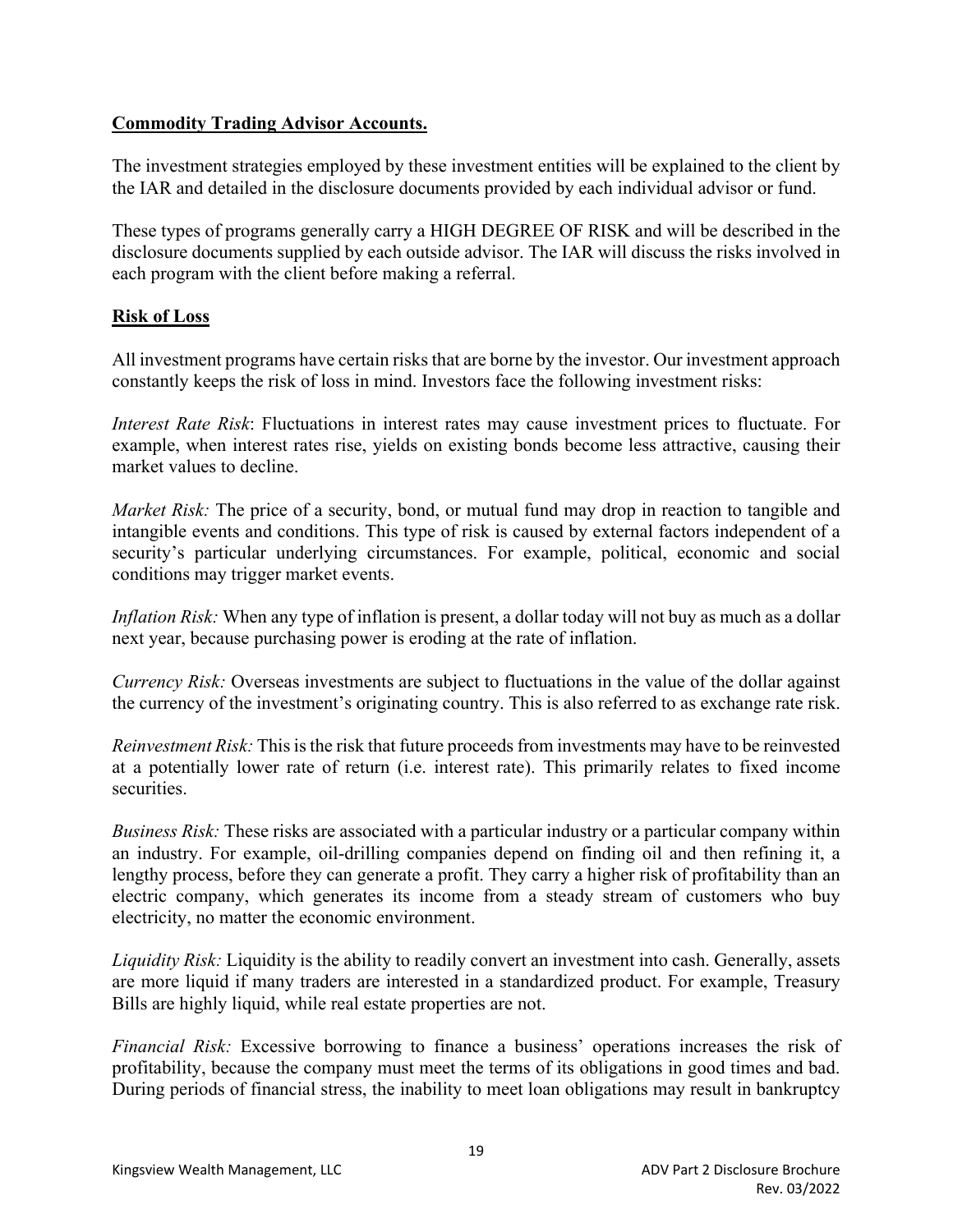and/or a declining market value.

*Allocation Risk:* The risk that if the strategy's determination for allocating assets among different asset classes does not work as intended, the strategy may not achieve its objective or may underperform other strategies with the same or similar investment strategy.

*Concentration Risk:* To the extent that the KWM's strategies are concentrated in or significantly exposed to a particular sector, the strategies will be susceptible to loss due to adverse occurrences affecting that sector. The strategies will be subject to the risk that economic, political or other conditions that have a negative effect on these sectors may adversely affect the strategies to a greater extent than if the strategies' assets were invested in a wider variety of sectors or industries.

*Diversification Risk:* A client's portfolio may be limited to only a few investments. The client's performance may be more sensitive to any single economic, business, political or regulatory occurrence than the value of a more diversified client portfolio.

*Fixed Income Risk:* A client may invest in fixed income securities, directly or through ETFs. The credit quality rating of securities may be lowered if an issuer's financial condition deteriorates and issuers may default on their interest and/or principal payments. Typically, a rise in interest rates causes a decline in the value of fixed income securities.

*Turnover Risk:* A higher portfolio turnover will result in higher transactional and brokerage costs and may result in higher taxes when a client's investments are held in a taxable account.

*U.S. Government Securities Risk:* Although U.S. Government securities are considered among the safest investments, they are not guaranteed against price movements due to changing interest rates. Obligations issued by some U.S. Government agencies are backed by the U.S. Treasury, while others are backed solely by the ability of the agency to borrow from the U.S. Treasury or by the agency's own resources.

*Strategy Risks:* The ability of KWM to meet a client's investment objective is directly related to KWM's proprietary investment process. The business of investing in securities is highly competitive and the identification of attractive investment opportunities is difficult and involves a high degree of uncertainty. KWM's reliance on its strategy and judgments about the attractiveness, value and potential appreciation of particular securities may prove to be incorrect and may not produce the desired results.

KWM's use of short sales, margin transactions, and options trading generally holds greater risk of capital loss. Clients should be aware that there is a material risk of loss using any investment strategy. The investment types listed below (leaving aside Treasury Inflation Protected/Inflation Linked Bonds) are not guaranteed or insured by the FDIC or any other government agency.

**Mutual Funds**: Investing in mutual funds carries the risk of capital loss and thus you may lose money investing in mutual funds. All mutual funds have costs that lower investment returns. They can be of bond "fixed income" nature or stock "equity" nature.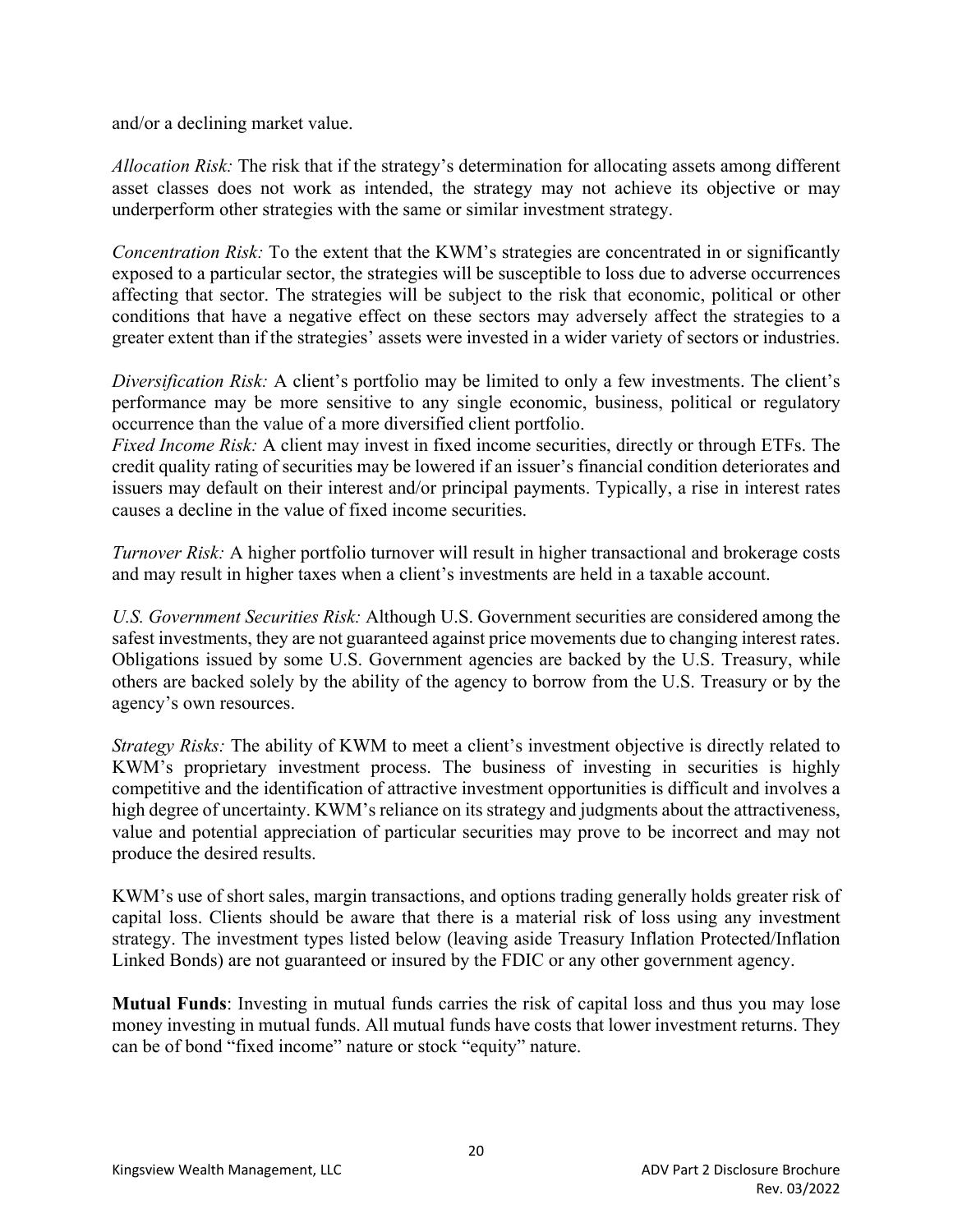**Equity** investment generally refers to buying shares of stocks in return for receiving a future payment of dividends and capital gains if the value of the stock increases. The value of equity securities may fluctuate in response to specific situations for each company, industry market conditions and general economic environments.

**Fixed income** investments generally pay a return on a fixed schedule, though the amount of the payments can vary and include corporate and government debt securities, leveraged loans, high yield, and investment grade debt and structured products, such as mortgage and other asset-backed securities, although individual bonds may be the best known type of fixed income security. In general, the fixed income market is volatile, and fixed income securities carry interest rate risk. (As interest rates rise, bond prices usually fall, and vice versa. This effect is usually more pronounced for longer-term securities.) Fixed income securities also carry inflation risk, liquidity risk, call risk and credit and default risks for both issuers and counterparties. The risk of default on treasury inflation protected/inflation linked bonds is dependent upon the U.S. Treasury defaulting (extremely unlikely); however, they carry a potential risk of losing share price value, albeit rather minimal. Risks of investing in foreign fixed income securities also include the general risk of non-U.S. investing described below.

**Exchange Traded Funds (ETFs)**: An ETF is an investment fund traded on stock exchanges, similar to stocks. Investing in ETFs carries the risk of capital loss (sometimes up to a 100% loss in the case of a stock holding bankruptcy). Areas of concern include the lack of transparency in products and increasing complexity, conflicts of interest, and the possibility of inadequate regulatory compliance. Precious Metal ETFs (e.g., Gold, Silver, or Palladium Bullion backed "electronic shares" not physical metal) specifically may be negatively impacted by several unique factors, among them (1) large sales by the official sector which own a significant portion of aggregate world holdings in gold and other precious metals, (2) a significant increase in hedging activities by producers of gold or other precious metals, (3) a significant change in the attitude of speculators and investors.

**Real Estate** funds (including REITs) face several kinds of risk that are inherent in the real estate sector, which historically has experienced significant fluctuations and cycles in performance. Revenues and cash flows may be adversely affected by: changes in local real estate market conditions due to changes in national or local economic conditions or changes in local property market characteristics; competition from other properties offering the same or similar services; changes in interest rates and in the state of the debt and equity credit markets; the ongoing need for capital improvements; changes in real estate tax rates and other operating expenses; adverse changes in governmental rules and fiscal policies; adverse changes in zoning laws; the impact of present or future environmental legislation and compliance with environmental laws.

**Hedge Funds** often engage in leveraging and other speculative investment practices that may increase the risk of investment loss; can be highly illiquid; are not required to provide periodic pricing or valuation information to investors; may involve complex tax structures and delays in distributing important tax information; are not subject to the same regulatory requirements as mutual funds; and often charge high fees. In addition, hedge funds may invest in risky securities and engage in risky strategies.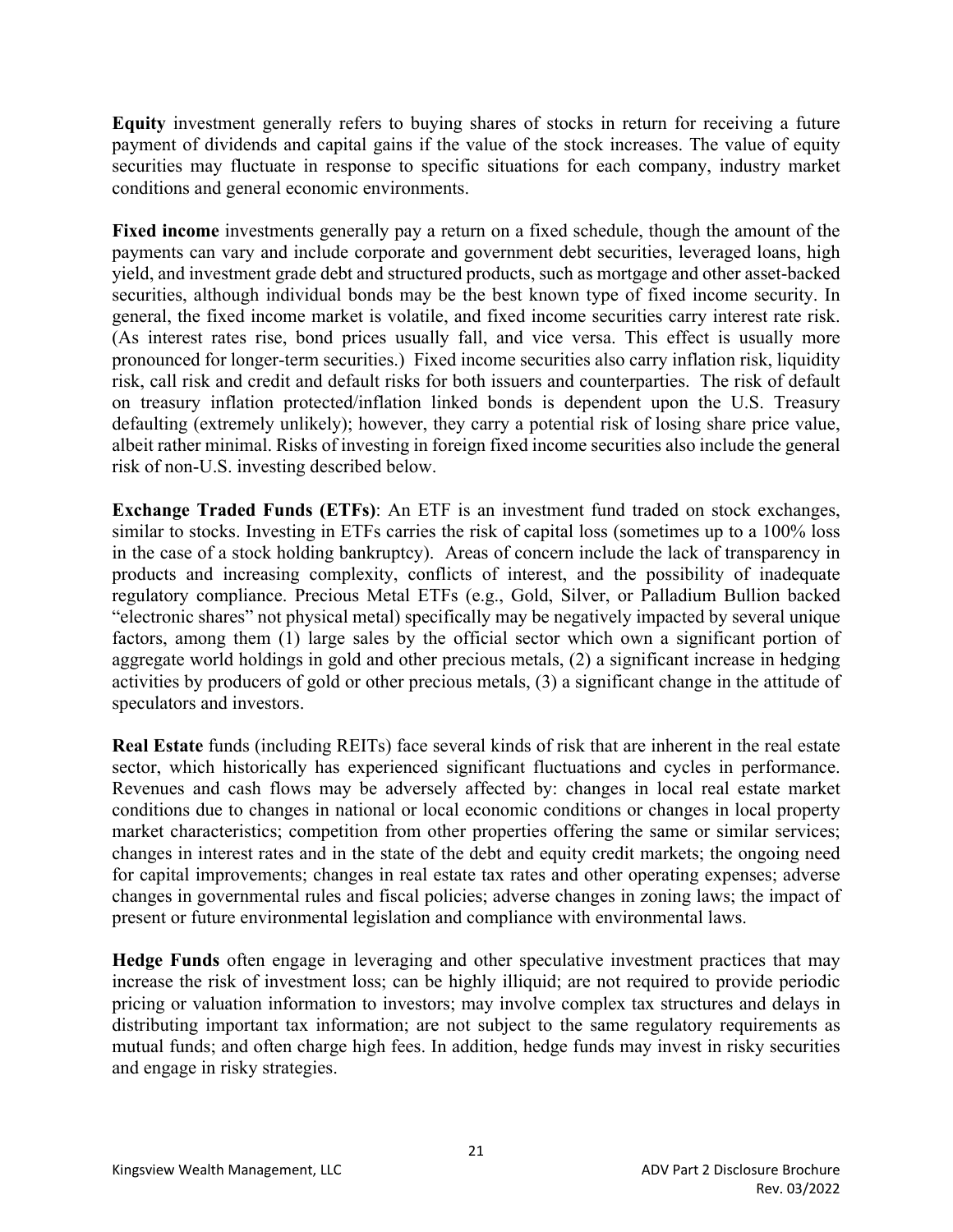**Private Equity Funds**: In addition to the risks associated with hedge funds, there are risks specifically associated with investing in private equity. Capital calls can be made on short notice, and the failure to meet capital calls can result in significant adverse consequences, including but not limited to a total loss of investment.

**Venture Capital Funds** invest in start-up companies at an early stage of development in the interest of generating a return through an eventual realization event; the risk is high as a result of the uncertainty involved at that stage of development.

**Private placements** carry a substantial risk as they are subject to less regulation than are publicly offered securities, the market to resell these assets under applicable securities laws may be illiquid, due to restrictions, and liquidation may be taken at a substantial discount to the underlying value or result in the entire loss of the value of such assets.

**Commodities** are tangible assets used to manufacture and produce goods or services. Commodity prices are affected by different risk factors, such as disease, storage capacity, supply, demand, delivery constraints and weather. Because of those risk factors, even a well-diversified investment in commodities can be uncertain.

**Options** are contracts to purchase a security at a given price, risking that an option may expire out of the money resulting in minimal or no value. An uncovered option is a type of options contract that is not backed by an offsetting position that would help mitigate risk. The risk for a "naked" or uncovered put is not unlimited, whereas the potential loss for an uncovered call option is limitless. Spread option positions entail buying and selling multiple options on the same underlying security, but with different strike prices or expiration dates, which helps limit the risk of other option trading strategies. Option writing also involves risks including but not limited to economic risk, market risk, sector risk, idiosyncratic risk, political/regulatory risk, inflation (purchasing power) risk and interest rate risk.

**Non-U.S. securities** present certain risks such as currency fluctuation, political and economic change, social unrest, changes in government regulation, differences in accounting and the lesser degree of accurate public information available.

A **put** (or "put option") is an option to sell assets at an agreed price on or before a particular date, and permit investors to hedge an investment they own or speculate in an investment they don't own (i.e., a naked put). The seller's potential loss on a naked put can be substantial. If the stock falls all the way to zero (bankruptcy), his loss is equal to the strike price (at which he must buy the stock to cover the option) minus the premium received.

**Index Funds** employ a strategy that aims to replicate the movements of an index of a specific financial market (which may include debt securities), or a set of rules of ownership that are held constant, regardless of market conditions. Products that utilize an index tracking strategy may suffer a risk of loss, including as a result of tracking error. Imperfect correlation between a portfolio of securities and those in the underlying index, rounding of prices, changes to the underlying index and regulatory requirements may cause tracking error, which is the divergence of the portfolio's performance from that of the underlying index. This risk may be heightened during times of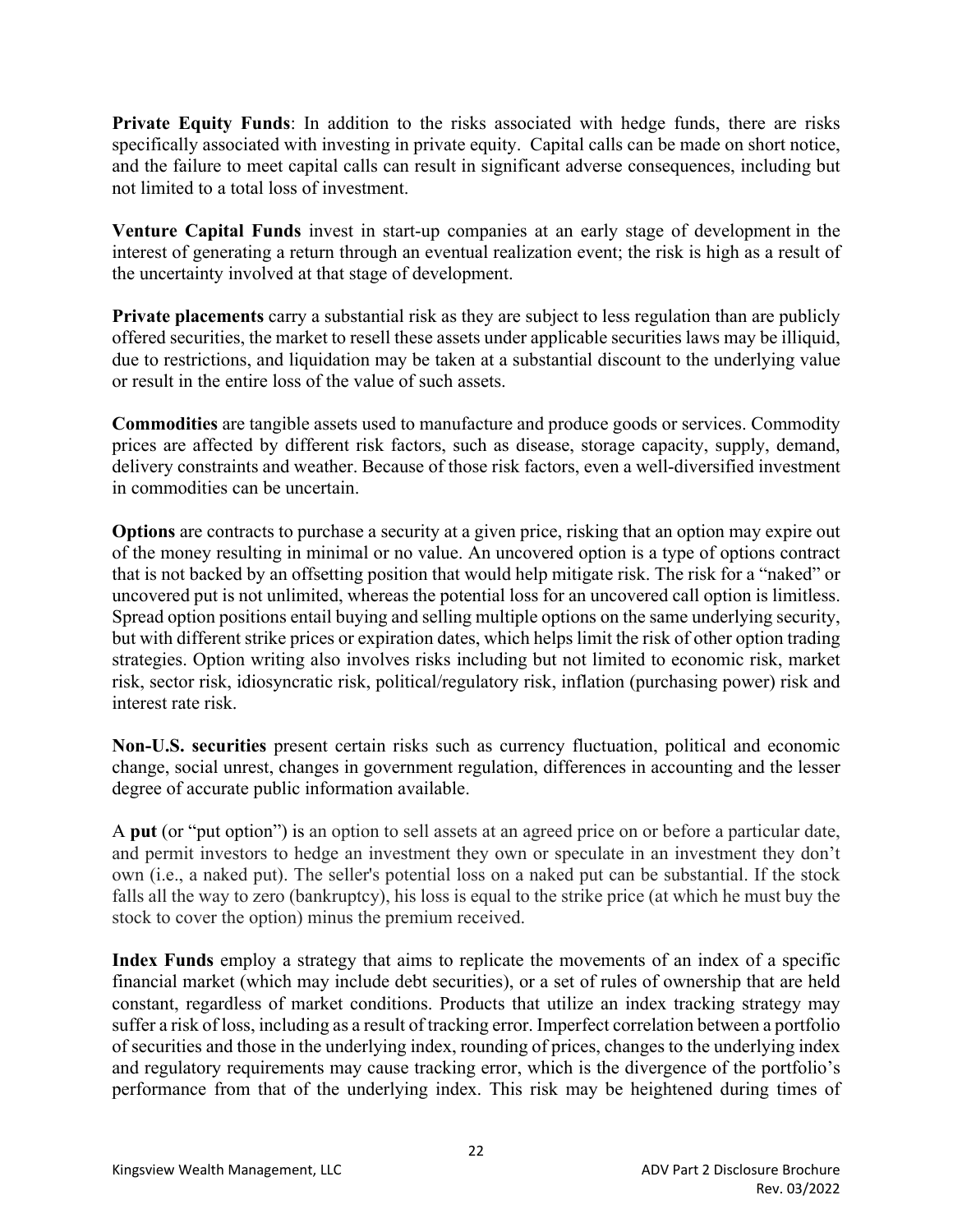increased market volatility or other unusual market conditions. Tracking error also may result because a portfolio incurs fees and expenses while the underlying index does not.

**Derivatives** gain their value from another instrument and therefore can result in large losses because of the use of leverage, or borrowing. Derivatives allow investors to earn large returns from small movements in the underlying asset's price. However, investors could lose large amounts if the price of the underlying moves against them significantly.

**Inverse ETFs** are designed to produce the inverse returns on a daily basis of whatever index they are tracking. For example, if the S&P 500 were to fall 10% in a given day, an S&P 500 inverse ETF would be up 10% that same day. Because inverse ETFs "reset" daily, their performance over longer periods of time -- over weeks or months or years -- can differ significantly from the performance (or inverse of the performance) of their underlying index or benchmark during the same period of time. This effect can be magnified in volatile markets.

**Leveraged Exchange Traded Funds (ETFs)**: An ETF is an investment fund traded on stock exchanges, similar to stocks. Investing in ETFs carries the risk of capital loss (sometimes up to a 100% loss in the case of a stock holding bankruptcy). Leverage provides additional risk, as any losses sustained will constitute a greater percentage of principal than if leverage had not been employed. Additionally, if losses occur, the value of the account may fall below the lender's threshold thereby forcing the account holder to devote more assets to the account or sell assets on a shorter time frame than desired. Areas of concern for ETFs include the lack of transparency in products and increasing complexity, conflicts of interest, and the possibility of inadequate regulatory compliance. Precious Metal ETFs (e.g., Gold, Silver, or Palladium Bullion backed "electronic shares" not physical metal) specifically may be negatively impacted by several unique factors, among them (1) large sales by the official sector which own a significant portion of aggregate world holdings in gold and other precious metals, (2) a significant increase in hedging activities by producers of gold or other precious metals, (3) a significant change in the attitude of speculators and investors.

**Publicly traded master limited partnerships (MLPs)** own pipelines, storage tanks, and other cash-generating energy infrastructure and give practically all their income to shareholders in the form of distributions. They are structured differently from typical corporations and operate in a highly technical industry, and in some cases may use management incentive payments that encourage executives to take on more debt, which may increase the risk to investors. Furthermore, because production from shale drilling declines faster than that of crude from traditional wells, the high value and return of MLPs may not be sustained, and investors could lose money.

**Futures contracts** are agreements to buy or sell a specific amount of a commodity or a financial instrument at a particular price on a stipulated future date. Futures trading involves a high amount of leverage, with a relatively small amount of money used to establish a position in assets having a much greater value, and may involve significant losses during a very short period of time.

**Exchange Traded Notes (ETNs)** are unsecured, unsubordinated debt securities that were first issued by Barclays Bank PLC. This type of debt security differs from other types of bonds and notes because ETN returns are based upon the performance of a market index minus applicable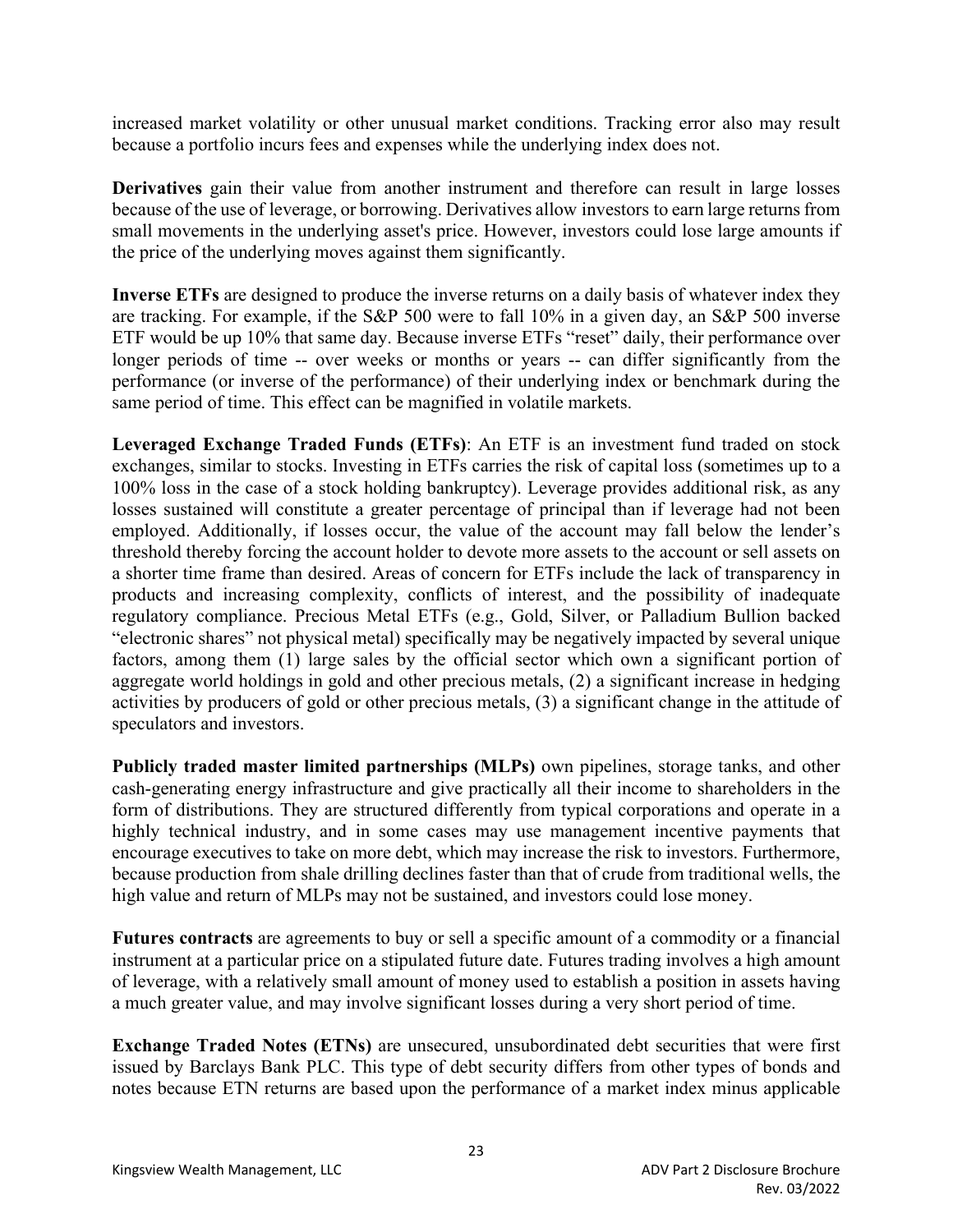fees, no period coupon payments are distributed and no principal protections exists. The purpose of ETNs is to create a type of security that combines both the aspects of bonds and exchange traded funds (ETF). Similar to ETFs, ETNs are traded on a major exchange, such as the NYSE during normal trading hours. However, investors can also hold the debt security until maturity. At that time the issuer will give the investor a cash amount that would be equal to principal amount (subject to the day's index factor). One factor that affects the ETN's value is the credit rating of the issuer. The value of the ETN may drop despite no change in the underlying index, instead due to a downgrade in the issuer's credit rating

**Closed-end funds and business development companies** are registered investment companies, like mutual funds. They carry the risk of capital loss and thus you may lose money. Like mutual funds, they have costs that lower investment returns. They can be of bond "fixed income" nature or stock "equity" nature (mentioned below). They have liquidity risks that mutual funds do not.

**Unit Investment Trusts** will, generally speaking, inherit the risks of the underlying securities, and may not be appropriate for investors seeking capital preservation. Complex UITs are subject to a number of risks that include increased volatility and greater potential for loss, and are not suitable for all investors.

An **American depositary receipt** (**ADR**) is a negotiable security that represents securities of a non-US company that trades in the US financial markets, which has certain of the same risks as investing directly in non-U.S. securities.

**Non-traded REITs** have additional risks resulting from their relative illiquidity. Furthermore, nontraded REITs typically have higher fees than traditional REITs. Additionally, nontraded REITs lack of mark-to-market pricing, an accounting practice that provides investors with an appraisal of a company's assets at the current market price.

**Multi-strategy funds** engage in a variety of investment strategies. The diversification benefits help to smooth returns, reduce volatility and decrease asset-class and single-strategy risks. Strategies adopted in a multi-strategy fund may include, but are not limited to, convertible bond arbitrage, equity long/short, statistical arbitrage and merger arbitrage.

**Past performance is not indicative of future results. Investing in securities involves a risk of loss that you, as a client, should be prepared to bear.** 

## **Item 9 – Disciplinary Information**

Kingsview Wealth Management is required to disclose all material facts regarding any legal or disciplinary events that would be material to your evaluation of it or integrity of management.

On September 12, 2017 the National Futures Association (NFA) alleged that Kingsview Futures, LLC, an affiliated futures introducing broker and Josh Lewis, the managing member of Kingsview Partners failed to diligently supervise the firm's operations and activities in violation of NFA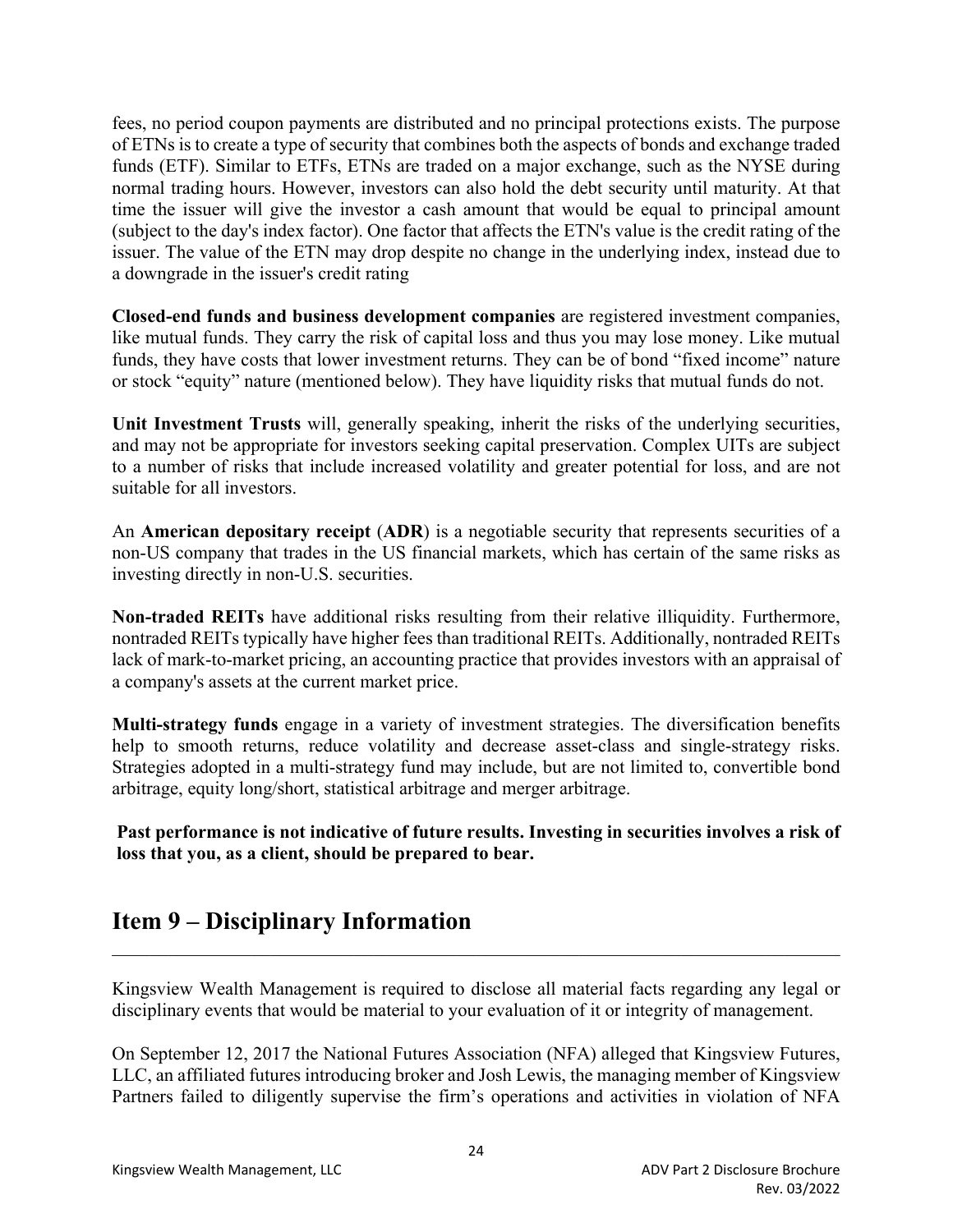Compliance Rule 2-9(a). Without admitting or denying the allegations, Kingsview Futures, LLC agreed to pay a fine of \$50,000 to the NFA. Kingsview Futures, LLC and Josh Lewis also acknowledged that settlement would include a finding that Kingsview Futures, LLC failed to diligently supervise its operations and activities. NFA Case No. 16-BCC-017

## **Item 10 – Other Financial Industry Activities and Affiliations**

#### **Registration as a Broker/Dealer or Broker/Dealer Representative**

Certain employees of KWM are registered representatives of an unaffiliated broker-dealer, Foreside. As registered representatives, the employees are authorized to sell the Monarch ETFs and will receive compensation in connection with such activities. All such sales activity is conducted through Foreside. Such registered representatives have an incentive to sell the Monarch ETFs over other products where such registered representatives do not receive compensation. KWM manages such conflicts through disclosure and oversight of client accounts.

#### **Registration as a Futures Commission Merchant, Commodity Pool Operator, or Commodity Trading Advisor**

KWM has arrangements that are material to its advisory business or its clients with related persons who are a commodity trading adviser, creates or packages limited partnerships. Commodities and Futures are regulated by the National Futures Association ("NFA") and the Commodities and Futures Trading Commission ("CFTC").

Certain persons associated with KWM are Associated Persons of introducing brokers registered with the NFA. These individuals receive usual and customary commissions on futures business that may or may not be related to advice given in connection with investments made at KWM.

KWM is not currently required to register with the CFTC as a commodity pool operator or commodity trading advisor with respect to the Monarch ETFs.

### **Registration as Licensed Insurance Agent**

The majority of the firm's IARs are also licensed insurance agents. From time to time, they will offer clients insurance related advice or products. Clients should be aware that these services are offered outside of KWM and generally pay commissions to the licensed agents. Clients should be aware of the conflict of interest that exists when IARs, acting in the capacity of an insurance agent, recommends an insurance product that will pay a commission to the agent. KWM always acts in the best interest of its clients and clients are in no way required to implement any plans or purchase any insurance products through their KWM IAR.

Specific information on these individuals can be found in the provided ADV Part 2B (Brochure Supplement).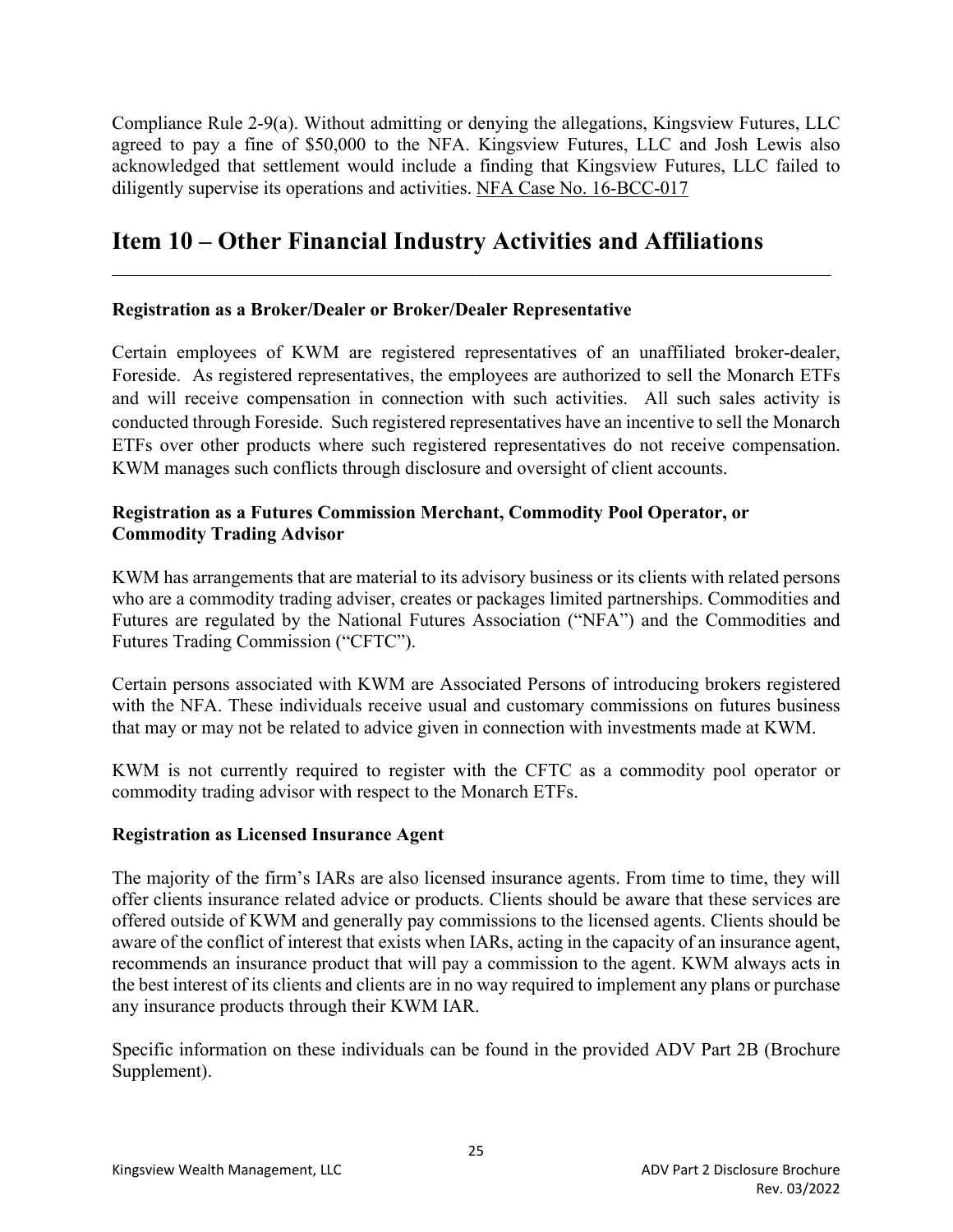#### **Registration Relationships Material to the Advisory Business and Possible Conflicts of Interest**

Kingsview Trust and Insurance Services, LLC ("KTI"): Kingsview Partners the direct owner of KWM, also owns KTI an independent insurance agency. KTI offers fixed insurance products to KWM and non KWM clients through licensed insurance agents. Dually licensed IARs will be paid a commission for the sale of insurance products.

Monarch ETFs: Clients should note that certain of KWM's IAR managed accounts and KIM SMAs invest partially or exclusively in the Monarch ETFs, which are managed by KWM. In addition to KWM's advisory fee for the account, KWM will also receive management fees from the Monarch ETFs. Such transactions give rise to a conflict of interest on KWM's part whereby KWM has incentive to select the Monarch ETFs over other similar investment products managed by non-affiliated investment advisers. KWM manages such conflicts through disclosure and oversight of client accounts.

Furthermore, the fee structure of the Monarch ETFs creates an incentive for KWM to solicit purchases of the Monarch ETFs over other product types. KWM will act in a fair and reasonable manner in allocating suitable investment opportunities among clients and funds; however, no assurance can be given that (i) a client or fund participates in all investment opportunities in which other clients or funds participate, (ii) particular investment opportunities allocated to clients or funds will not outperform investment opportunities allocated to other clients or funds, or (iii) equality of treatment between clients and funds will otherwise be assured. The client's financial professional will help the client determine what investment vehicles are appropriate for the client given their investment objectives, risk tolerance, financial circumstances and other criteria.

Kingsview Strategic Tax Consulting ("KSTC"): Kingsview Partners the direct owner of KWM, is a minority owner in KSTC. KSTC offers tax preparation, tax planning and general accounting services to KWM clients and IARs for a cost. No KWM client is obligated to use KSTC services.

Mr. Lewis is the owner of Prosper Trading Academy, LLC, an investment education company. Customers may be referred by Prosper Trading Academy to KWM for advisory services. No compensation will be paid to Prosper Trading Academy by KWM.

Mr. Lewis is a Partner in Advantage Gold, LLC, a precious metals broker. Customers may be referred by Advantage Gold to KWM for advisory services. No compensation will be paid to the Advantage Gold by KWM.

Mr. Abaroa is a Wealth Instructor at Prosper Trading Academy. From time to time he will offer clients advice or products from this activity. Clients should be aware that Mr. Abaroa is compensated by Propser Trading Academy for the sale of courses. Clients are in no way required to purchase or participate in any Prosper Trading Academy course. Mr. Abaroa is the owner of Knight Strategic Wealth, a DBA of KWM. Knight Strategic Wealth owns Armored Retirement, a financial education company. Clients are in no way required to purchase or participate in Armored Retirement courses.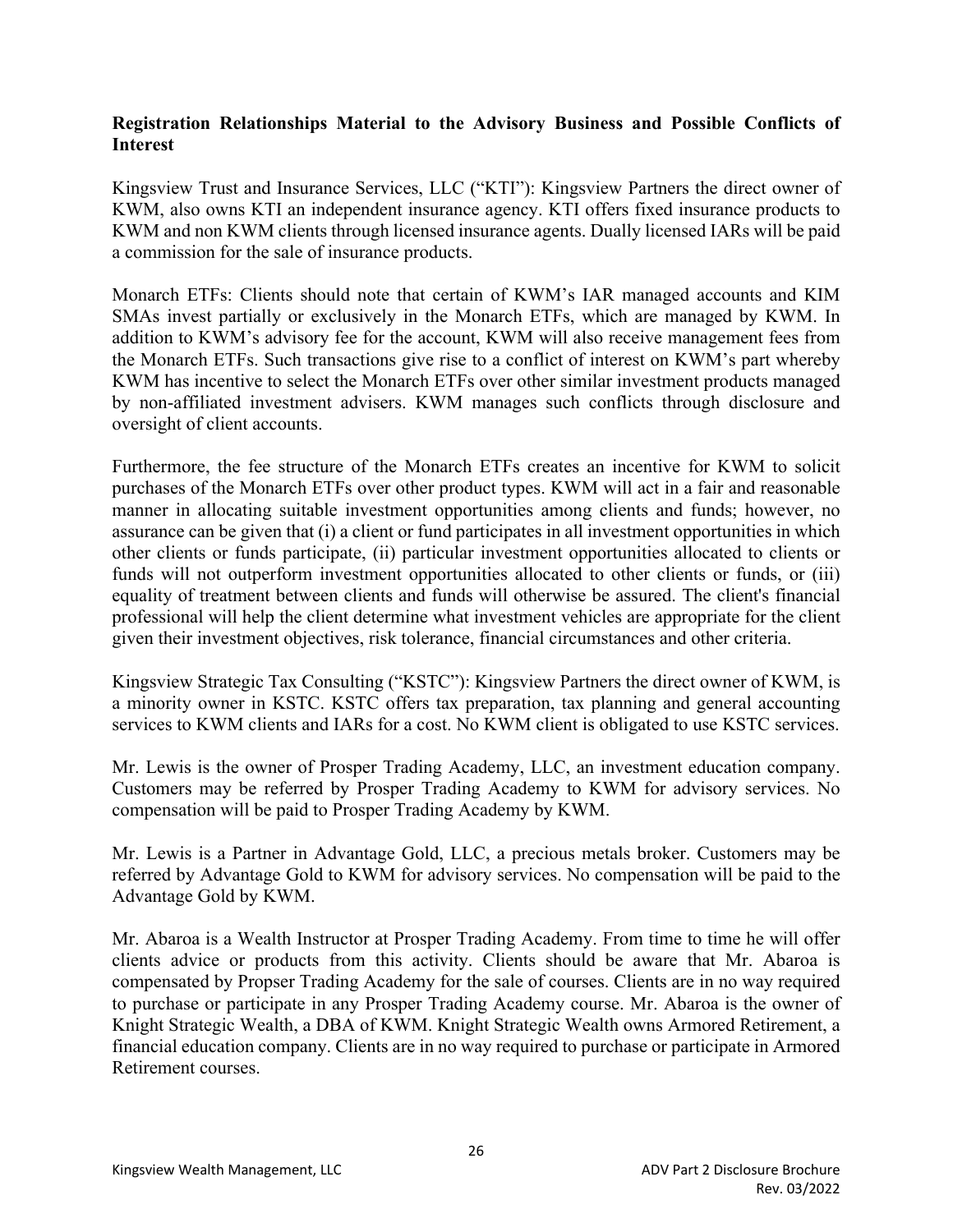### **Do Business As ("DBA") Names**

KWM also conducts business under the following names: Kingsview Partners, Kingsview Investment Management, Norman J. Politziner, CFP® & NJP Associates, Perlman Group, Rollo Wealth Management, and Knight Strategic Wealth.

## **Item 11 – Code of Ethics**

KWM has implemented a Code of Ethics that defines our fiduciary commitment to each client. This Code of Ethics applies to all persons associated with KWM. The Code of Ethics was developed to provide general ethical guidelines and specific instructions regarding our duties to you, our client. KWM and its personnel owe a duty of loyalty, fairness and good faith towards each client. It is the obligation of KWM associates to adhere not only to the specific provisions of the Code but to the general principles that guide the Code. The Code of Ethics covers a range of topics that may include; general ethical principles, reporting personal securities trading, exceptions to reporting securities trading, reportable securities, initial public offerings and private placements, reporting ethical violations, distribution of the Code of Ethics, review and enforcement processes, amendments to Form ADV and supervisory procedures.

KWM has written its Code of Ethics to meet and exceed regulatory standards. To request a copy of our Code of Ethics, please contact us at (541) 291-4405.

### **Personal Trading and Conflicts of Interest**

KWM allows supervised persons to purchase or sell the same securities that may be recommended to or purchased on behalf of clients. Owning the same securities, we recommend (purchase or sell) to you presents a potential conflict of interest that, as fiduciaries, we must disclose to you and mitigate through policies and procedures. By allowing KWM supervised persons to have personal accounts is a conflict of interest due to the potential that a KWM IAR may devote more time to monitor their personal accounts as opposed to spending that time on the review and monitoring of client accounts. Recommendations to a client involving individual stocks, options, bonds and other securities, could be a conflict of interest with the client because the KWM IAR may engage in front-running, or other activities that can cause harm to a client. As noted above, we have adopted, consistent with Section 204A of the Investment Advisers Act of 1940, a Code of Ethics, which addresses insider trading (material non-public information controls) and personal securities reporting procedures.

The Chief Compliance Officer of KWM is Matthew Stolen. He or his delegate reviews all employee trades each quarter. His trades are reviewed by Kevin Swanson. The personal trading reviews ensure that the personal trading of employees does not affect the markets, and that clients of the firm receive preferential treatment. Since most employee trades are small mutual fund trades or exchange-traded fund trades, the trades do not affect the securities markets.

We have also adopted written policies and procedures to detect the misuse of material, non-public information. KWM may have an interest or position in certain securities, which may also be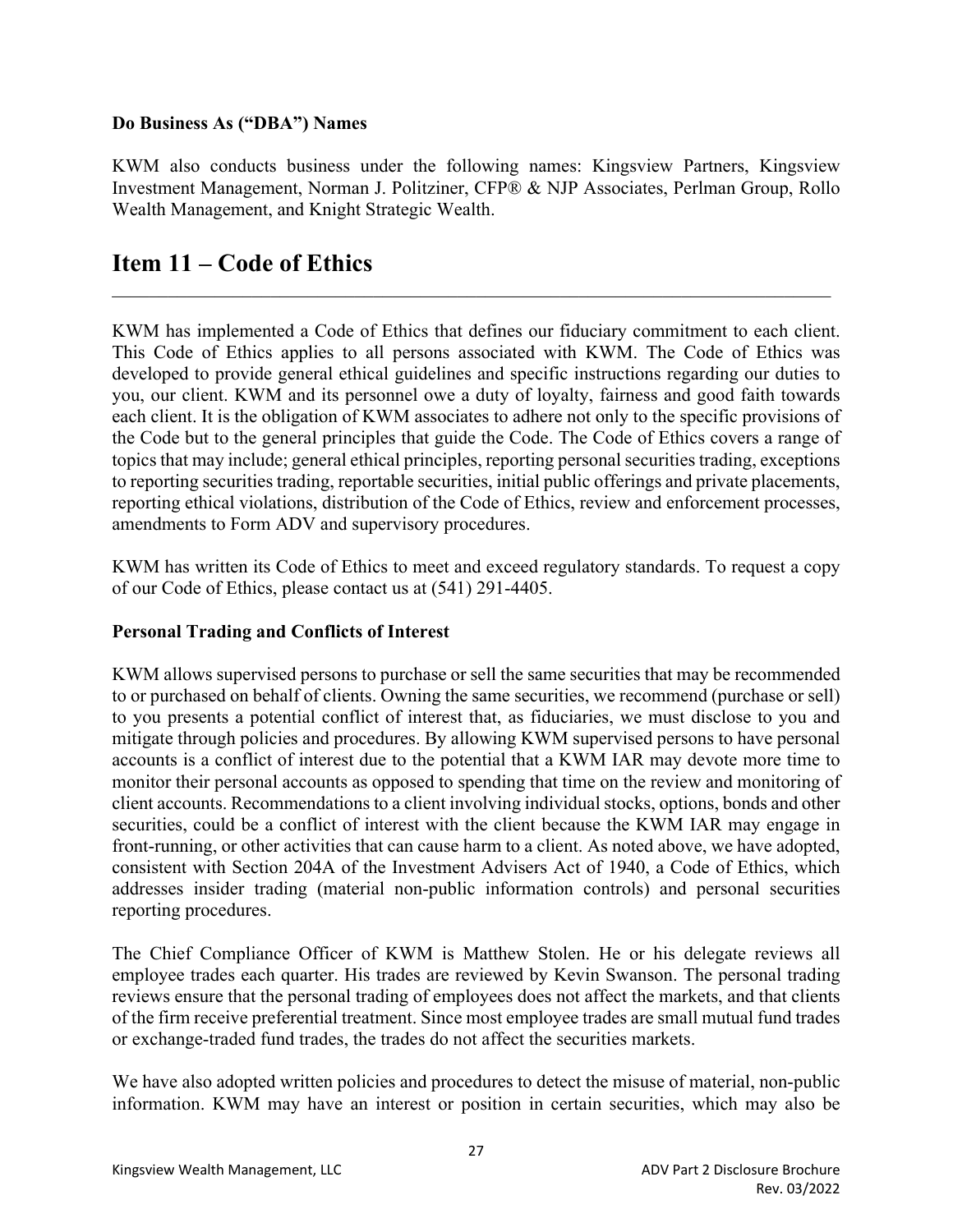recommended to you.

At no time, will KWM or any associated person of KWM, transact in any security to the detriment of any client.

 $\mathcal{L}_\text{max}$  and  $\mathcal{L}_\text{max}$  and  $\mathcal{L}_\text{max}$  and  $\mathcal{L}_\text{max}$  and  $\mathcal{L}_\text{max}$ 

## **Item 12 – Brokerage Practices**

#### **Recommendations of Brokerage Firms**

KWM does not have discretionary authority to select the broker-dealer/custodian for custodial and execution services. The Client will select the broker-dealer or custodian (herein the "Custodian") to safeguard Client assets and authorize KWM to direct trades to this Custodian as agreed in the Investment Advisory Agreement. Further, KWM does not have the discretionary authority negotiate commissions on behalf of our clients on a trade-by trade basis. Where KWM does not exercise discretion over the selection of the Custodian, it may recommend the custodian[s] to Clients for execution and/or custodial services. Clients are not obligated to use the recommended Custodian and will not incur any extra fee or cost associated with using a broker not recommended by KWM. KWM may recommend a Custodian based on criteria such as, but not limited to, reasonableness of commissions charged to the Client, services made available to the client, and location of the Custodian's offices. KWM does not receive research services, other products, or compensation as a result of recommending a particular broker that may result in the client paying higher commissions than those obtainable through other brokers.

KWM typically recommends to Clients that they establish their brokerage account[s] at Interactive Brokers, LLC member FINRA/SIPC/NFA, Charles Schwab, member FINRA/SIPC, TD Ameritrade, member FINRA/SIPC, or Raymond James & Associates, member FINRA/SIPC (collectively "Custodians"). The Custodians are independent and unaffiliated FINRA registered broker-dealers. The Custodians offer services to independent investment advisors, which include custody of securities, trade execution, clearance and settlement of transactions.

KWM receives some benefits from the Custodians through its custodial agreement with each of the respective Custodians.

KWM considers a number of factors in selecting and/or recommending brokers and custodians for its Clients' accounts, including, but not limited to, execution capability, experience and financial stability, reputation and the quality of services provided. KWM is not affiliated with, or related to, any of the Custodians.

> 1. Soft Dollars-While KWM has no formal soft dollars program in which soft dollars are used to pay for third party services, KWM does receive research, products, and certain other services from the Custodians holding client accounts or another thirdparty in connection with client securities transactions ("soft dollar benefits") consistent with (and not outside of) the safe harbor contained in Section 28(e) of the Securities Exchange Act of 1934, as amended, and may consider these benefits in recommending Custodians. Although these arrangements may not benefit particular clients individually, KWM as a firm benefits by not having to produce or pay for the research, products or services, which indirectly benefits KWM clients as a whole. Because of the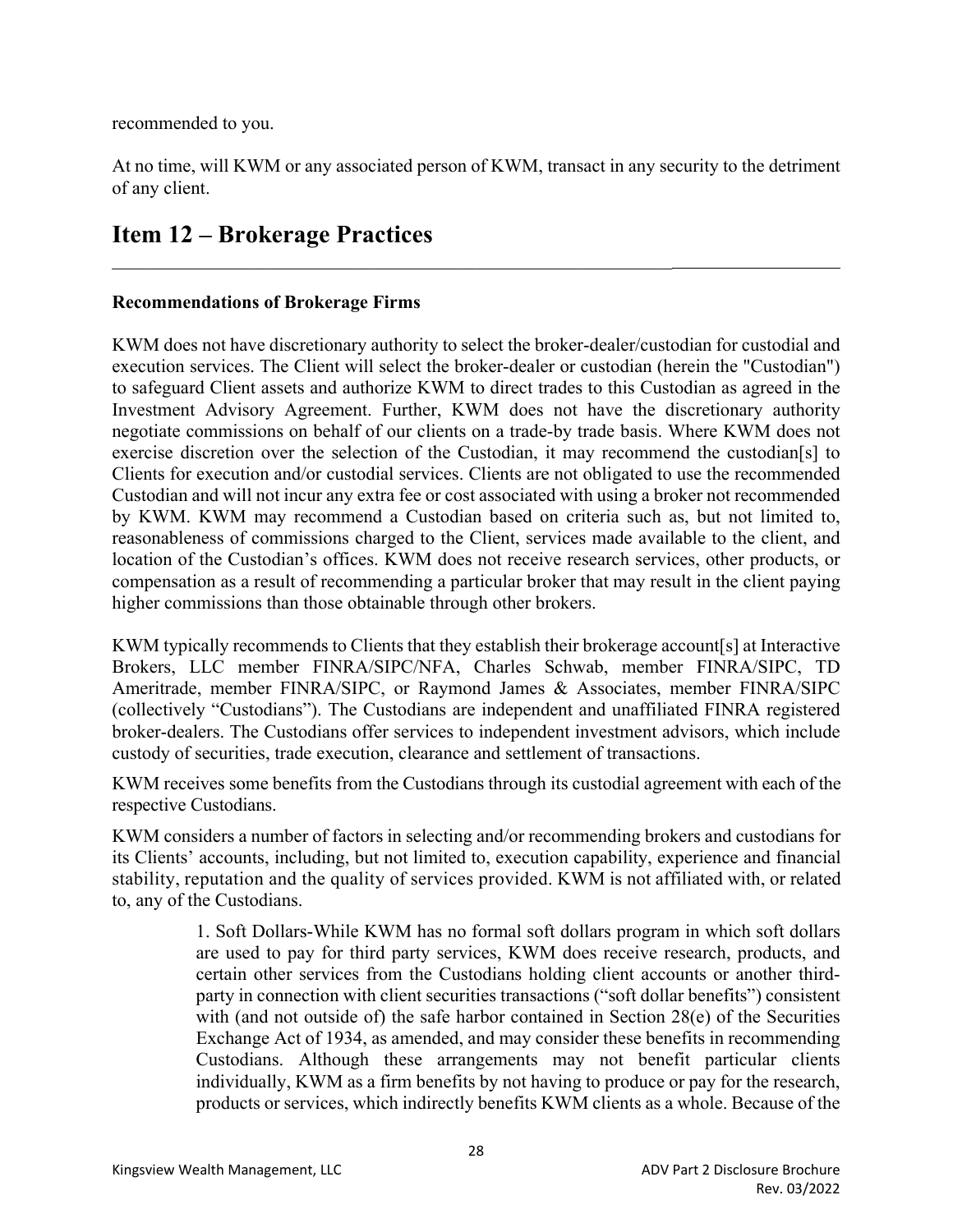benefits offered, KWM has an incentive to recommend Custodians based on the research and other services they offer to firms like KWM. Clients should be aware that KWM's acceptance of soft dollar benefits will not in higher transaction costs charged to the client.

KWM may enter into soft dollar arrangements through which it may receive research, products, or other services from the Custodians holding client accounts or another thirdparty in connection with client securities transactions ("soft dollar benefits") within (but not outside of) the safe harbor contained in Section 28(e) of the Securities Exchange Act of 1934, as amended. There can be no assurance that any particular client will benefit from soft dollar research, whether or not the client's transactions paid for it, and KWM does not seek to allocate benefits to client accounts proportionate to any soft dollar credits generated by the accounts. KWM benefits by not having to produce or pay for the research, products or services, and KWM will have an incentive to recommend a broker dealer based on receiving research or services. Clients should be aware that KWM's acceptance of soft dollar benefits may result in higher commissions charged to the client.

2. Brokerage Referrals–KWM receives no referrals from a broker-dealer or third party in exchange for using that broker-dealer or third party.

3. Directed Brokerage–KWM may permit clients to direct it to execute transactions through a specified broker-dealer. Clients must refer to their advisory agreements for a complete understanding of how they may be permitted to direct brokerage. If a client directs brokerage, the client will be required to acknowledge in writing that the client's direction with respect to the use of brokers supersedes any authority granted to KWM to select brokers. Directing KWM to use a particular broker may result in higher commissions, which may result in a disparity between free and directed accounts and trades for the client and other directed accounts may be executed after trades for free accounts, which may result in less favorable prices, particularly for illiquid securities or during volatile market conditions. Not all investment advisers allow their clients to direct brokerage.

### **Order Aggregation**

If KWM buys or sells the same securities on behalf of more than one client, it might, but would be under no obligation to, aggregate or bunch, to the extent permitted by applicable law and regulations, the securities to be purchased or sold for multiple clients in order to seek more favorable prices, lower brokerage commissions or more efficient execution. In such case, KWM would place an aggregate order with the broker on behalf of all such clients in order to ensure fairness for all clients; provided, however, that trades would be reviewed periodically to ensure that accounts are not systematically disadvantaged by this policy. KWM would determine the appropriate number of shares to place with brokers and will select the appropriate brokers consistent with KWM's duty to seek best execution, except for those accounts with specific brokerage direction (if any).

#### **KIM Trade Aggregation/Allocation and Trade Rotation**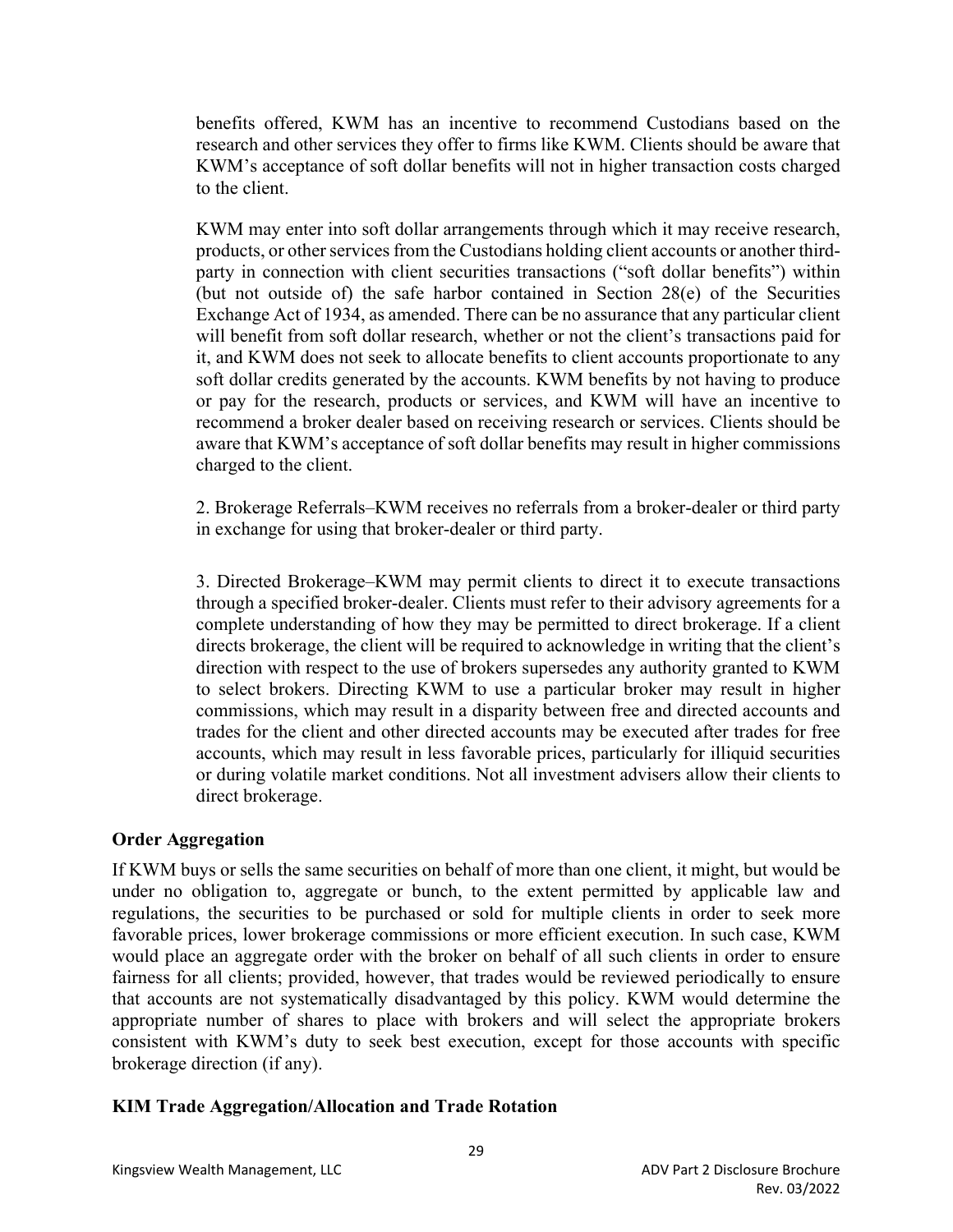KWM will direct trades for client accounts invested in KIM strategies to the client's custodian. A trade rotation policy is utilized to ensure fairness of execution. For purposes of speed, all clients who share a particular broker are assumed to be a single aggregated order on the trade rotation schedule. The execution of trades is rotated among the brokers on the trade rotation. If a trade for a particular rotation is not completed during the trading day, any remaining portion of the trade will be completed on the following day(s) before any trade in the same security may be initiated for the next rotation.

A separate independently rotating list is maintained for those platforms for which KWM does not have trade discretion. The communication of the current portfolio allocation is rotated among the platforms on this list. After these platforms have been provided the latest portfolio allocation, the schedule is moved up in order, and the next platform is put first on the list for the next rebalance.

KWM's discretionary accounts and accounts to which the KWM provides model portfolio services will trade the same securities at the same time. In these circumstances, KWM will effect trading on the behalf of its clients and deliver model providers portfolio updates in a manner which it believes to be fair and equitable. Due to the nature of the trade rotation process, trading for KWM's discretionary accounts will likely be conducted at the same time as trading being conducted by model sponsors or accounts where the firm is not granted trading discretion. As a result, KWM's discretionary accounts will receive different prices than its non-discretionary accounts which can result in underperformance or overperformance relative to other client accounts invested in the same KIM program.

## **Item 13 – Review of Accounts**

A sample of accounts a r e reviewed quarterly by the Chief Compliance Officer ("CCO") or a designated delegate. The CCO or delegate will consider the client's current security positions and the likelihood that the performance of each security will contribute to the investment objectives of the client. Accounts in the KIM managed Portfolios are monitored daily using the firm's account tracking software. Account reviews are performed more frequently when market conditions dictate.

 **\_\_\_\_\_** 

Other conditions that may trigger a review are changes in the tax laws, new investment information, and changes in a client's situation.

For the Monarch ETFs, KWM along with third-party service providers that provide compliance, administration, and accounting support actively monitor the Monarch ETFs for compliance restrictions. The administrator will perform back-end or post-trade compliance monitoring.

Clients receive periodic communications on at least an annual basis. Clients receive written quarterly performance reports. The written updates may include a net worth statement, portfolio statement and a summary of objectives and progress towards meeting those objectives.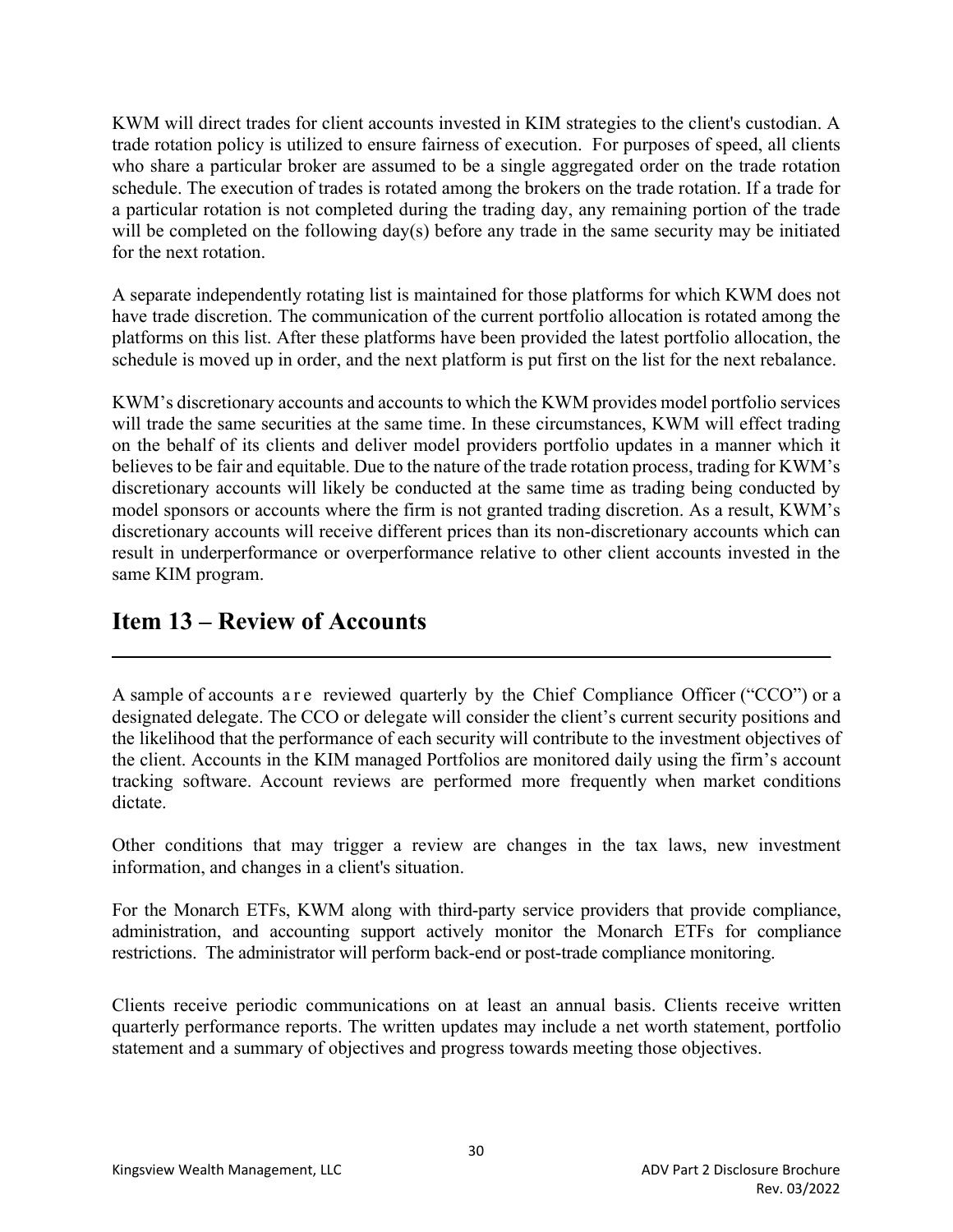#### **Incoming Referrals**

 $\overline{a}$ 

KWM has enter into referral agreements with third-party advisors under which the thirdparty advisor pays a fee to KWM for client referrals as permitted by Rule 206(4)-3 of the Investment Advisers Act of 1940, as amended. Third-party advisors have agreed to pay KWM a percentage of the revenue generated from the assets of Clients introduced to the third-party advisor by KWM. Clients referred to third party advisors will not be charged an amount in addition to the KWM management fee, nor will they be charged a higher management fee than other clients to cover the cost of solicitation of their accounts. KWM doesn't receive any economic benefit other than referral fees.

KWM will research third party advisors to insure they are properly registered and licensed before making any referrals.

Charles Schwab & Co., Inc. Advisor Services provides KWM with access to Charles Schwab & Co., Inc. Advisor Services' institutional trading and custody services, which are typically not available to Charles Schwab & Co., Inc. Advisor Services retail investors. These services generally are available to independent investment advisers on an unsolicited basis, at no charge to them so long as a total of at least \$10 million of the adviser's clients' assets are maintained in accounts at Charles Schwab & Co., Inc. Advisor Services. Charles Schwab & Co., Inc. Advisor Services includes brokerage services that are related to the execution of securities transactions, custody, research, including that in the form of advice, analyses and reports, and access to mutual funds and other investments that are otherwise generally available only to institutional investors or would require a significantly higher minimum initial investment. For KWM client accounts maintained in its custody, Charles Schwab & Co., Inc. Advisor Services generally does not charge separately for custody services but is compensated by account holders through commissions or other transaction-related or asset-based fees for securities trades that are executed through Charles Schwab & Co., Inc. Advisor Services or that settle into Charles Schwab & Co., Inc. Advisor Services accounts.

Charles Schwab & Co., Inc. Advisor Services also makes available to KWM other products and services that benefit KWM but may not benefit its clients' accounts. These benefits may include national, regional or KWM specific educational events organized and/or sponsored by Charles Schwab & Co., Inc. Advisor Services. Other potential benefits may include occasional business entertainment of personnel of KWM by Charles Schwab & Co., Inc. Advisor Services personnel, including meals, invitations to sporting events, including golf tournaments, and other forms of entertainment, some of which may accompany educational opportunities. Other of these products and services assist KWM in managing and administering clients' accounts. These include software and other technology (and related technological training) that provide access to client account data (such as trade confirmations and account statements), facilitate trade execution (and allocation of aggregated trade orders for multiple client accounts, if applicable), provide research, pricing information and other market data, facilitate payment of KWM's fees from its clients' accounts (if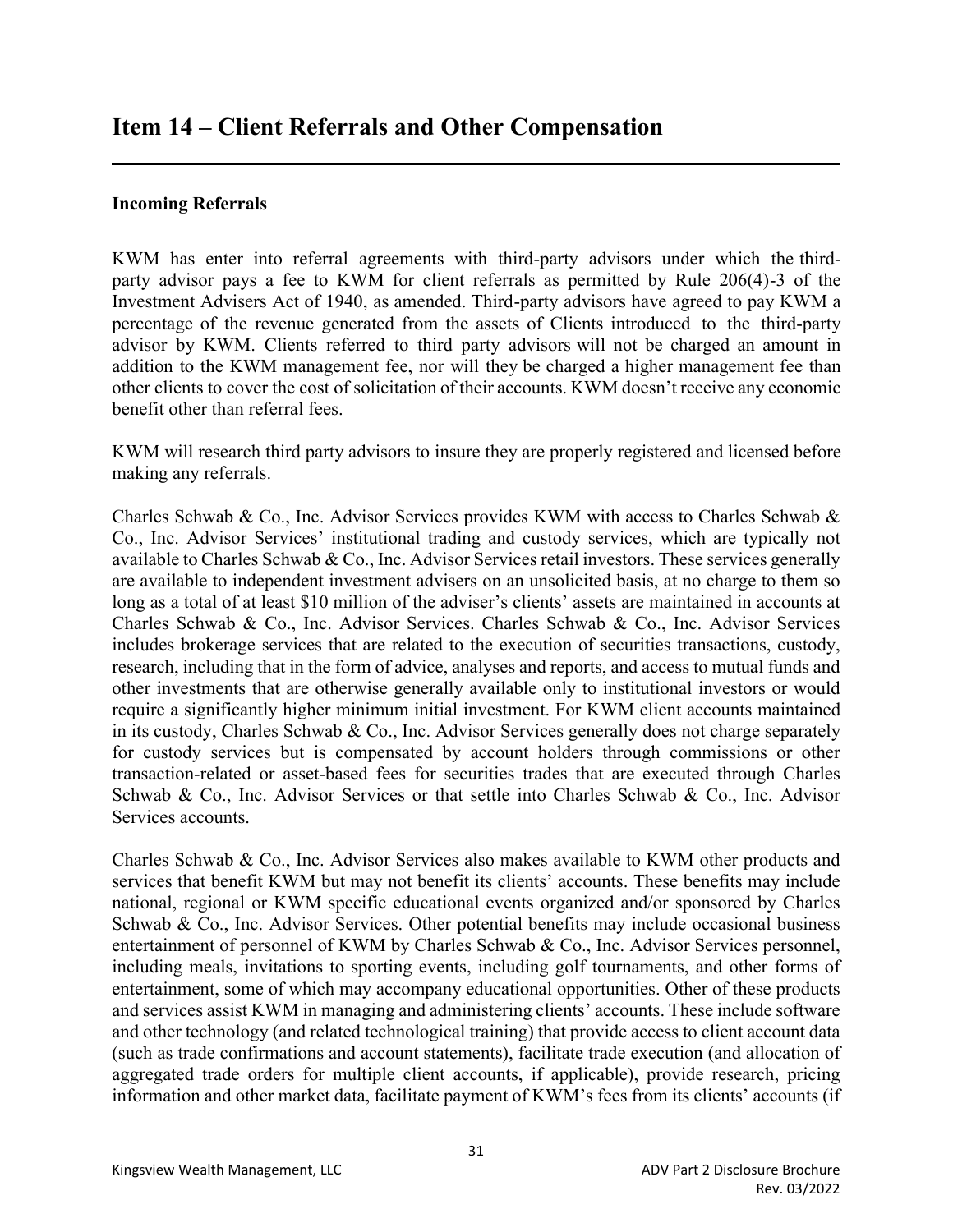applicable), and assist with back-office training and support functions, recordkeeping and client reporting. Many of these services generally may be used to service all or some substantial number of KWM's accounts. Charles Schwab & Co., Inc. Advisor Services also makes available to KWM other services intended to help KWM manage and further develop its business enterprise. These services may include professional compliance, legal and business consulting, publications and conferences on practice management, information technology, business succession, regulatory compliance, employee benefits providers, and human capital consultants, insurance and marketing. In addition, Charles Schwab & Co., Inc. Advisor Services may make available, arrange and/or pay vendors for these types of services rendered to KWM by independent third parties. Charles Schwab & Co., Inc. Advisor Services may discount or waive fees it would otherwise charge for some of these services or pay all or a part of the fees of a third-party providing these services to KWM. KWM is independently owned and operated and not affiliated with Charles Schwab & Co., Inc. Advisor Services.

KWM participates in the institutional advisor program (the "TD Program") offered by TD Ameritrade. TD Ameritrade offers to independent investment advisor services which include custody of securities, trade execution, clearance and settlement of transactions. KWM receives some benefits from TD Ameritrade through its participation in the Program.

As part of the TD Program, KWM may recommend TD Ameritrade to clients for custody and brokerage services. There is no direct link between KWM's participation in the TD Program and the investment advice it gives to its clients, although KWM receives economic benefits through its participation in the TD Program that are typically not available to TD Ameritrade retail investors. These benefits include the following products and services (provided without cost or at a discount): receipt of duplicate client statements and confirmations; research related products and tools; consulting services; access to a trading desk serving KWM participants; access to block trading (which provides the ability to aggregate securities transactions for execution and then allocate the appropriate shares to client accounts); the ability to have KWM's fees deducted directly from client accounts; access to an electronic communications network for client order entry and account information; access to mutual funds with no transaction fees and to certain institutional money managers; and discounts on compliance, marketing, research, technology, and practice management products or services provided to KWM by third party vendors. TD Ameritrade may also pay for business consulting and professional services received by KWM's related persons. Some of the products and services made available by TD Ameritrade through the TD Program may benefit KWM but may not benefit its client accounts. These products or services may assist KWM in managing and administering client accounts, including accounts not maintained at TD Ameritrade. Other services made available by TD Ameritrade are intended to help KWM manage and further develop its business enterprise. The benefits received by KWM or its personnel through participation in the TD Program do not depend on the amount of brokerage transactions directed to TD Ameritrade. As part of its fiduciary duties to clients, KWM endeavors at all times to put the interests of its clients first. Clients should be aware, however, that the receipt of economic benefits by KWM or its related persons in and of itself creates a conflict of interest and may indirectly influence the KWM's choice of TD Ameritrade for custody and brokerage services.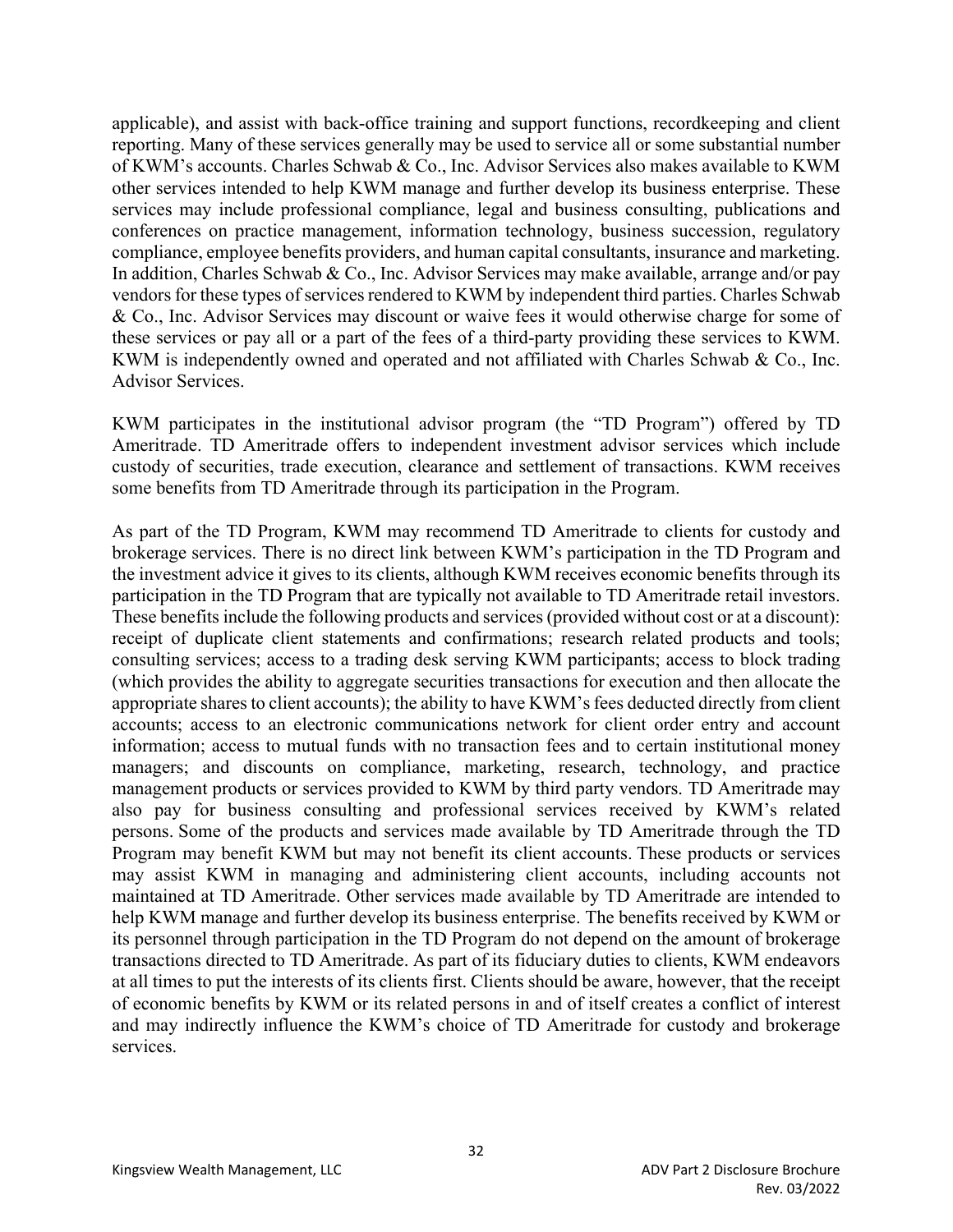KWM participates in the institutional advisor program (the "RJ Program") offered by Raymond James & Associates. Raymond James & Associates offers to independent investment advisor services which include custody of securities, trade execution, clearance and settlement of transactions. KWM receives some benefits from Raymond James & Associates through its participation in the RJ Program.

As part of the RJ Program, KWM may recommend Raymond James & Associates to clients for custody and brokerage services. There is no direct link between KWM's participation in the RJ Program and the investment advice it gives to its clients, although KWM receives economic benefits through its participation in the RJ Program that are typically not available to Raymond James & Associates retail investors. These benefits include the following products and services (provided without cost or at a discount): receipt of duplicate client statements and confirmations; research related products and tools; consulting services; access to a trading desk serving KWM participants; access to block trading (which provides the ability to aggregate securities transactions for execution and then allocate the appropriate shares to client accounts); the ability to have KWM's fees deducted directly from client accounts; access to an electronic communications network for client order entry and account information; access to mutual funds with no transaction fees and to certain institutional money managers; and discounts on compliance, marketing, research, technology, and practice management products or services provided to KWM by third party vendors. Raymond James & Associates may also pay for business consulting and professional services received by KWM's related persons. Some of the products and services made available by Raymond James & Associates through the RJ Program may benefit KWM but may not benefit its client accounts. These products or services may assist KWM in managing and administering client accounts, including accounts not maintained at Raymond James & Associates. Other services made available by Raymond James & Associates are intended to help KWM manage and further develop its business enterprise.

Raymond James & Associates offers transition assistance or other financial incentives to KWM ("Transition Assistance"); KWM's Transition Assistance, is determined based upon negotiations between Raymond James & Associates and KWM. Transition Assistance is used to assist in the setup of KWM offices, which include buildout costs, equipment, technology, ACAT reimbursement, etc. The receipt of such benefits is dependent on moving new clients assets to Raymond James & Associates and maintaining existing client assets with Raymond James & Associates.

Clients should be aware, however, that the receipt of economic benefits by KWM or its related persons in and of itself creates a conflict of interest and may indirectly influence the KWM's choice of Raymond James & Associates for custody and brokerage services.

### **Outgoing Referrals**

As disclosed in the written agreement between Client and KWM, KWM pays a portion of the advisory fee to a solicitor who referred Client to KWM. Any such referral fee is paid solely from KWM's investment management fee and does not result in any additional charge to the client. The solicitor is also required to provide the client with a copy of this disclosure brochure which meets the requirements of Rule 204-3 of the Investment Advisers Act of 1940 and a copy of the solicitor's disclosure brochure containing the terms and conditions of the solicitation arrangement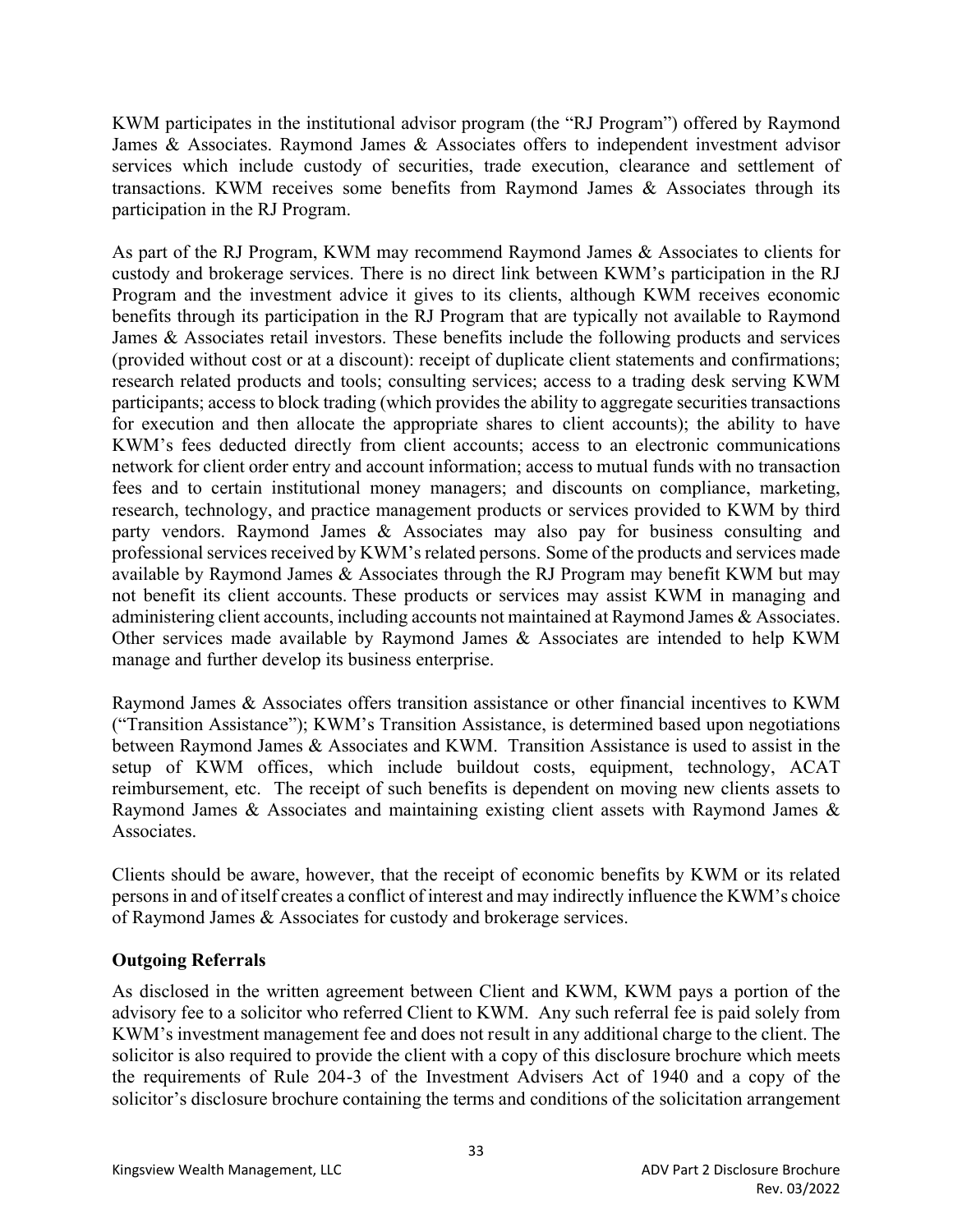including compensation. Any affiliated solicitor of KWM is required to disclose the nature of his/her relationship to prospective clients at the time of the solicitation and will provide all prospective clients with a copy of this disclosure brochure at the time of the solicitation. KWM will only engage in solicitor agreements with properly licensed and registered individuals and entities.

#### **Salary Guarantees, Bonuses & Loans**

KWM provides certain IARs with salary guarantees, bonuses or loans. These additional incentives are at the sole discretion of KWM and may be tied to the profitability of KWM and its affiliates, total assets under management by the IAR, the total amount of revenue generated by the IAR, or any combination thereof. Clients should be aware of the possible conflict that performance-based incentives can create with the fiduciary duties of a registered investment advisor.

## **Item 15 – Custody**

All client assets are held at qualified custodians that provide account statements at least quarterly directly to clients at their address of record. KWM's advisory agreements with clients allows it to deduct its fees directly from client accounts held at the Custodian. Clients are urged to compare the account statements received directly from their custodians to any performance reports or other materials provided by KWM.

## **Item 16 – Investment Discretion**  l

KWM accepts discretionary authority to manage its client's securities and futures accounts through a limited power of attorney incorporated within KWM's client agreements. Using this discretionary authority, KWM is able to determine, without obtaining specific client consent, the securities and futures to be bought or sold, and the amount of the securities and futures to be bought or sold. If a client has not provided KWM with discretionary authority, a KWM IAR will consult with the client prior to each trade to obtain the requisite approval to proceed with any recommended transactions.

Discretionary trading authority facilitates placing trades in client's accounts on their behalf so that KWM may promptly implement the investment policy that clients have approved in writing.

## **Item 17 –Voting Client Securities**  l

KWM does not accept proxy voting responsibility for any Client (except as discussed below for the Monarch ETFs). Therefore, although KWM may provide investment advisory services relative to Client investment assets, KWM Clients maintain exclusive responsibility for: (1)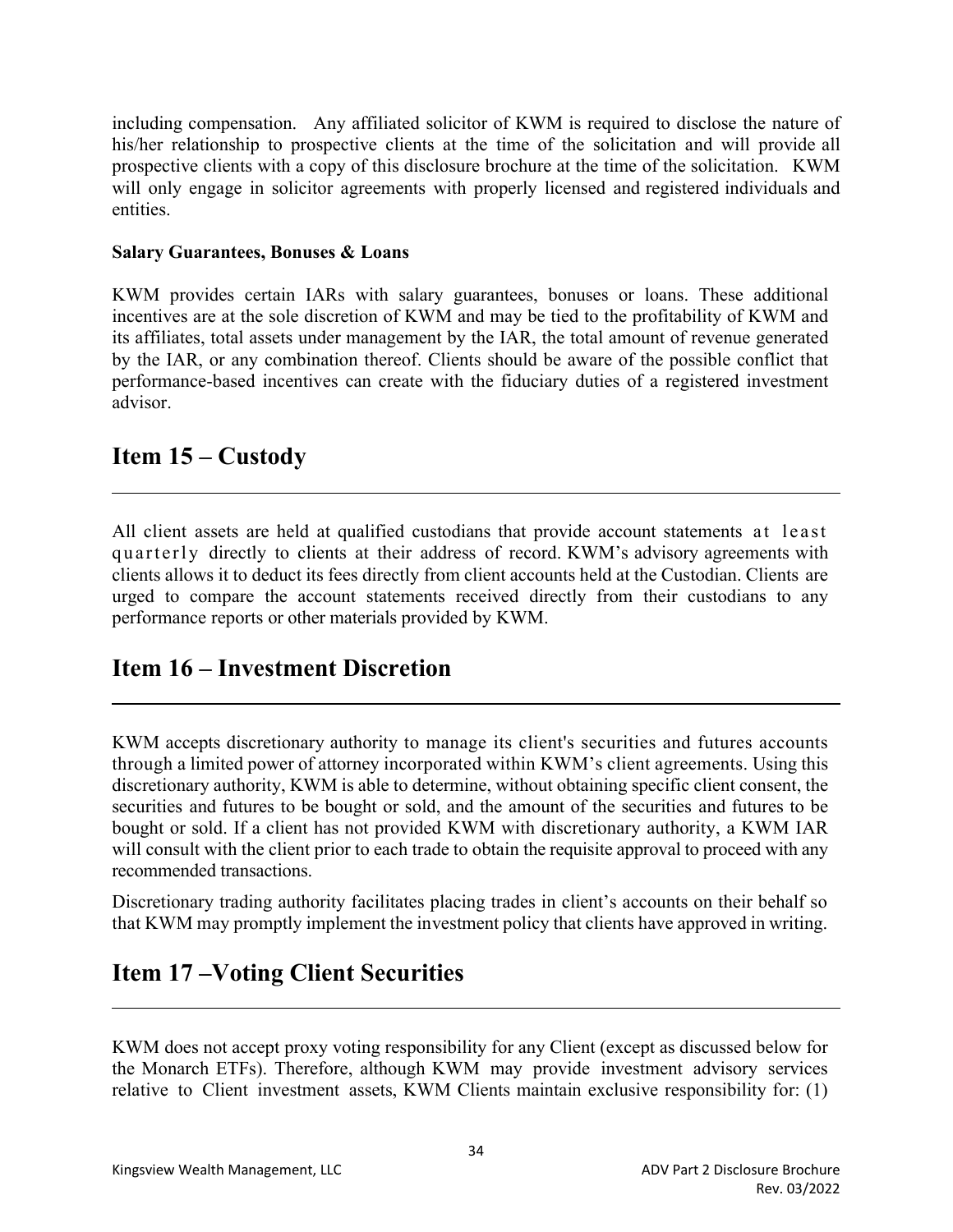directing the manner in which proxies solicited by issuers of securities beneficially owned by the Client shall be voted, and (2) making all elections relative to any mergers, acquisitions, tender offers, bankruptcy proceedings or other type events pertaining to the client's investment assets. KWM and/or the Client shall correspondingly instruct the Custodian of the assets to forward to the client copies of all proxies and shareholder communications relating to the client's investment assets. Clients may contact KWM with questions about any proxy solicitations they receive.

KWM has been delegated the authority to vote proxies for the Monarch ETFs. KWM has selected an unaffiliated third-party proxy research and voting service ("Proxy Voting Service") to assist in the electronic record keeping and management of the proxy process with respect to client securities. The Proxy Voting Service notifies KWM of annual meetings and ballots, and provides the ability to manage, track, reconcile and report proxy voting through electronic delivery of ballots, online voting and record keeping. KWM Compliance oversees the process to ensure all proxies are being properly voted and appropriate records are being retained.

All proxies received are sent to the respective Portfolio Manager. The Portfolio Manager reviews the information and votes according to the guidelines set forth below. KWM has adopted proxy voting policies and procedures (the "Proxy Voting Policy") to make every effort to ensure that proxies are voted in the best interest of clients and according to the value of the investment.

The Proxy Voting Policy addresses how the Monarch ETFs will vote proxies with regard to specific matters, such as voting rights, mergers or acquisitions, the election of board members and other issues. The Proxy Voting Policy also directs KWM to consider certain factors with regard to specific proxy proposals to assist in voting securities properly. KWM may also vote a proxy contrary to the Proxy Voting Policies if KWM determines that a conflict of interest exists or that such action would be in the clients' best interest.

A copy of KWM's Proxy Voting Policy and information about how the Monarch ETFs voted proxies is available upon request.

## **Item 18 – Financial Information**

KWM does not serve as a custodian for client funds or securities and does not require prepayment of fees of more than \$1,200 per client six months or more in advance.

 $\mathcal{L}_\text{max}$  and  $\mathcal{L}_\text{max}$  are the set of the set of the set of the set of the set of the set of the set of the set of the set of the set of the set of the set of the set of the set of the set of the set of the set o

KWM is not subject to a financial condition that is reasonably likely to impair its ability to meet contractual commitments to clients and KWM has not been the subject of a bankruptcy petition at any time.